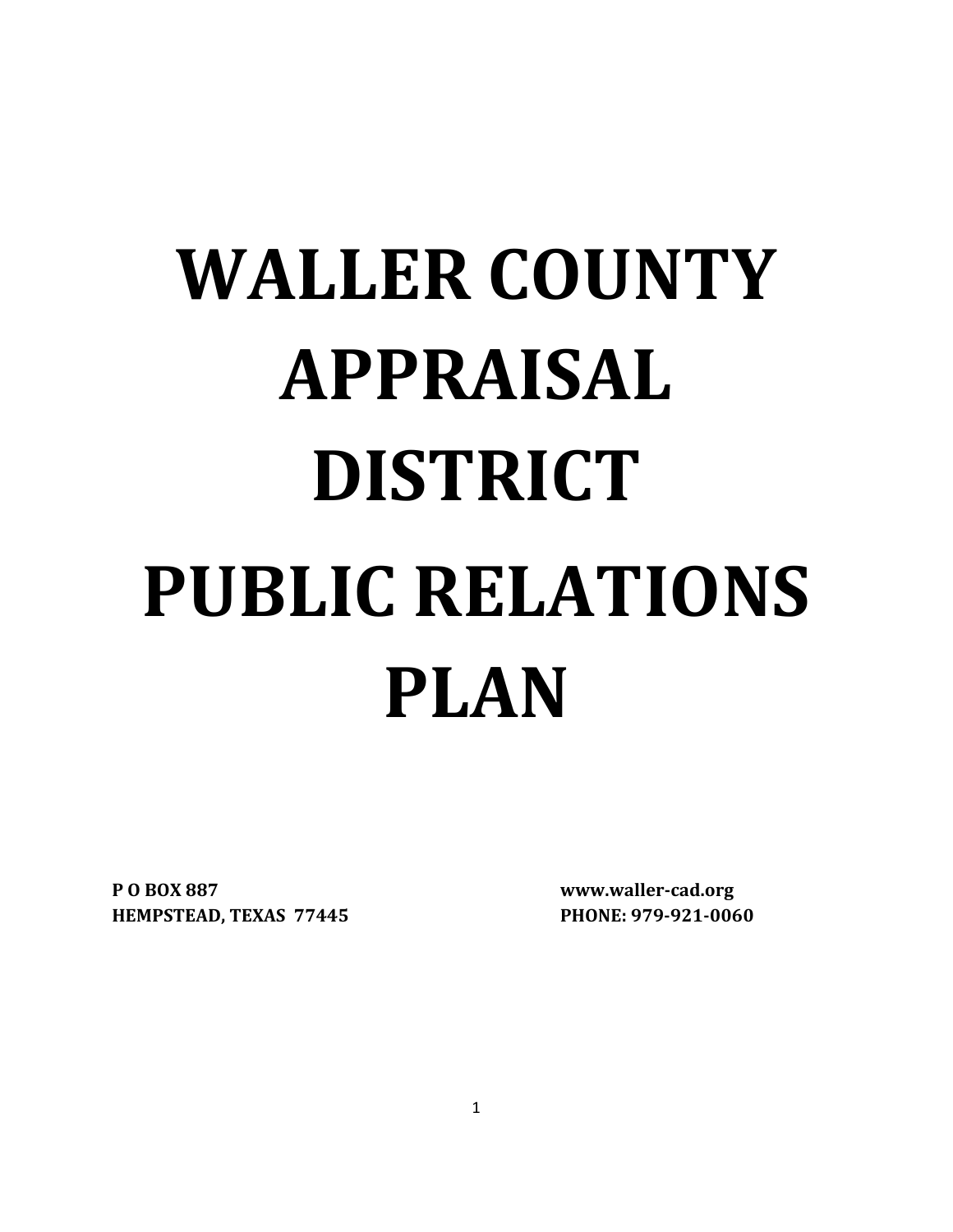### **TABLE OF CONTENTS**

| Page No.                                              |
|-------------------------------------------------------|
|                                                       |
|                                                       |
|                                                       |
|                                                       |
|                                                       |
|                                                       |
|                                                       |
| How to Handle Bad Press                               |
| What to Do When a Crisis Occurs                       |
| Procedures                                            |
|                                                       |
| <b>Public Safety Navigation</b>                       |
|                                                       |
|                                                       |
|                                                       |
|                                                       |
|                                                       |
|                                                       |
| Selecting and Preparing a Good Customer Service Staff |
| <b>Staff Standards</b>                                |
| $\overline{2}$                                        |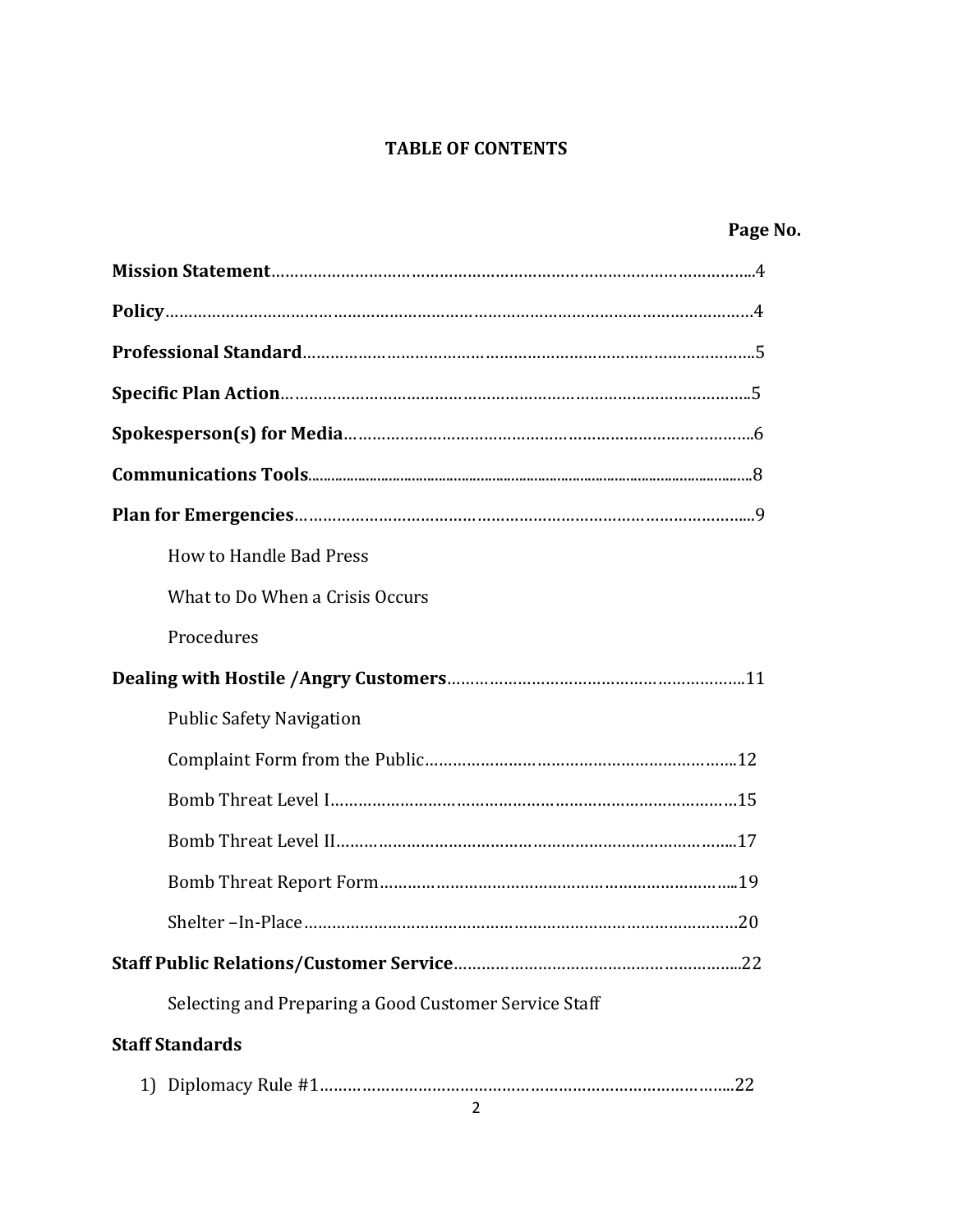| 2)                                                            |
|---------------------------------------------------------------|
| 3)                                                            |
|                                                               |
|                                                               |
|                                                               |
|                                                               |
| <b>Responding to Inquiries and Complaints from the Public</b> |
|                                                               |
|                                                               |
| <b>Open Records Request</b>                                   |
|                                                               |
|                                                               |
|                                                               |
|                                                               |
|                                                               |
|                                                               |
|                                                               |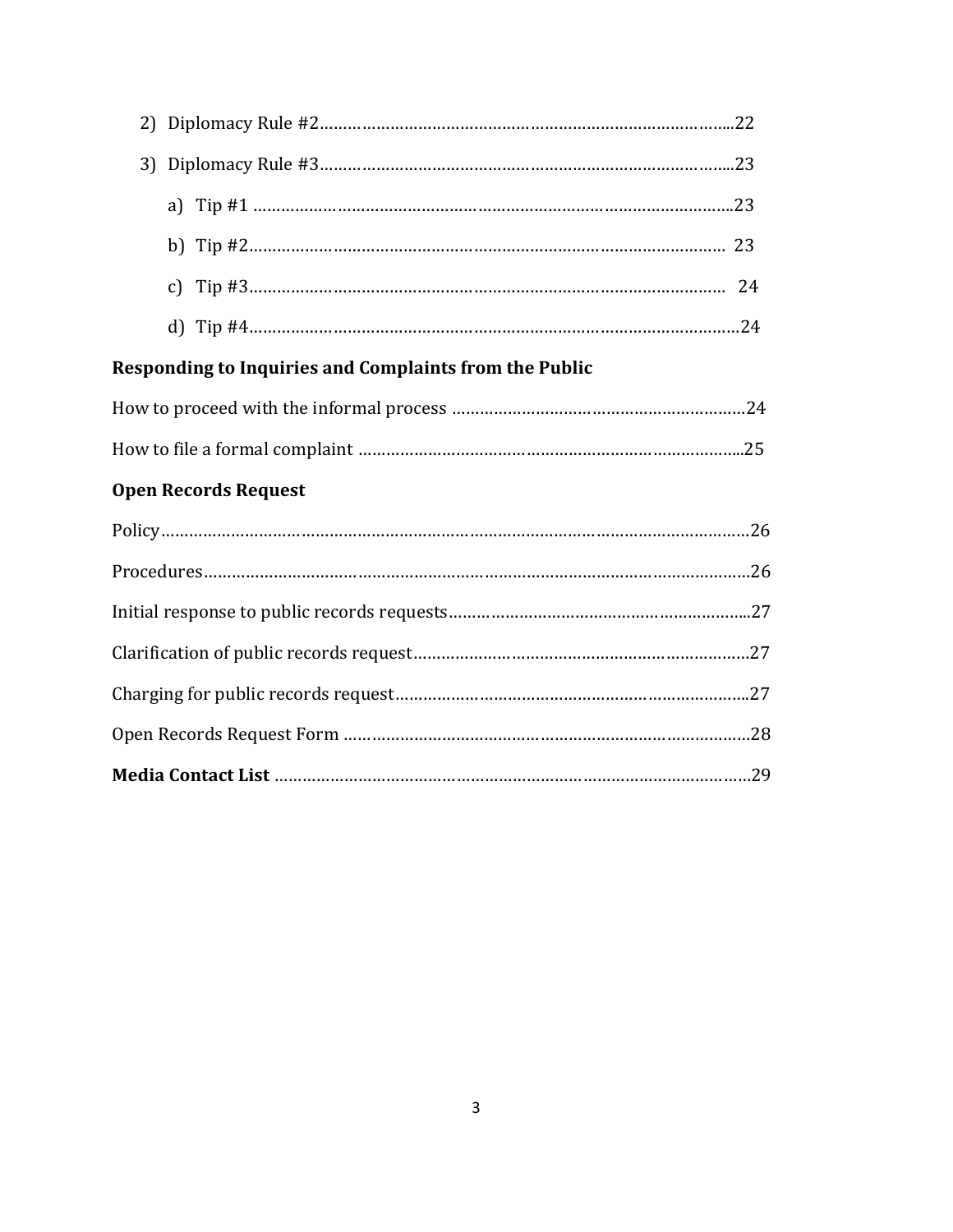### **MISSION STATEMENT**

**To provide a well-managed office that will serve the public and taxing authorities with expert, qualified staff that will result in:**

- **1) Assessment of the taxpayer's property to be fair and uniform**
- **2) Providing taxing authorities with a well maintained appraisal roll**
- **3) Meeting or exceeding the requirements of the Texas Property Tax Code for all levels of assessment and uniformity.**

The Waller County Appraisal District (WCAD) seeks to inform its constituents by engaging in a pro-active communications program. These include property owners, civic and professional organizations, lending institutions, developers, attorneys, real estate appraisers and brokers, governmental agencies and policy makers, tax representatives and the media. This program recognizes that one of the most effective and quickest ways to communicate appraisal district policies and activities to citizens is by working in partnership with the news media.

# **POLICY**

The appraisal district recognizes that residents, businesses, taxing units and other customers have a right to know what is occurring in their appraisal district; that District management and employees have an obligation to see that taxpayers are kept systematically and adequately informed; and that WCAD ultimately benefits from ensuring that taxpayers get all information, good or bad, directly from the district itself. To this end, the appraisal district affirms the following:

- Dissemination of accurate, timely information about WCAD policies, programs, services, procedures, achievements, decisions, critical issues, etc;
- Explanation of decisions and actions taken by WCAD
- Minimization of rumors and misinformation
- Program and practices designed to provide an open climate which elicits ideas, suggestions, reactions from the community and employees alike;
- An effective working relationship with the news media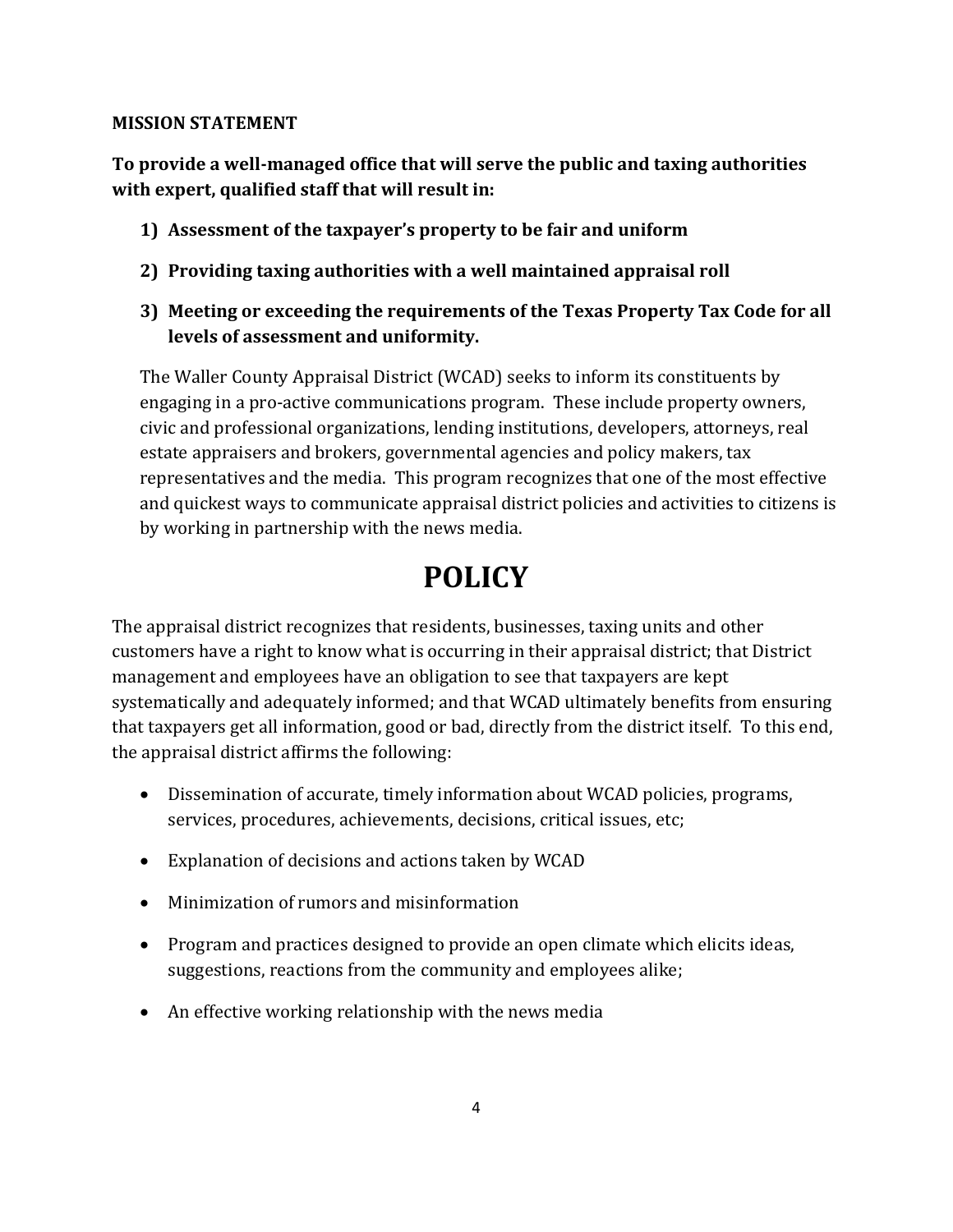# **PROFESSIONAL STANDARD**

A proactive public relations program is essential to public awareness of the assessment process and of the importance of the property tax in funding local government services.

IAAO's Standard on Public Relations is the basis for the Waller County Appraisal District Public Relations Plan. This standard outlines the requirements for developing and maintaining an effective plan.

"The International Association of Assessing Officers (IAAO) is the internationally recognized leader and preeminent source for innovation, education, and research in property appraisal, assessment, administration, and property tax policy." [http://www.iaao.org](http://www.iaao.org/)

### **SPECIFIC PLAN ACTION**

In general the district will follow the timeline below; however, the district must remain flexible and react to changes and constituent needs as they arise; therefore, the timeline can and should be altered to respond to individual and special circumstances, and additional customer service and public relation needs as they are identified.

January – December

• The chief appraiser shall attend legislative committee hearings, commissioner's court, city council, school board, and other governmental body meetings, and meetings of professional groups, neighborhood associations and other constituent groups, **as invited**, to provide information and testimony on matters related to property tax policy.

January

- Review and development of public information brochures and other materials related to property exemptions, renditions and special appraisals. Care and attention will be paid to updates for internal procedural changes and/or changes prompted by legal opinion and/or new legislation.
- Publish notice in local newspapers about the availability of Electronic Communications.
- Publish notice in local newspapers about requirements and availability of applications for deferrals, homestead exemptions, renditions and agricultural appraisals.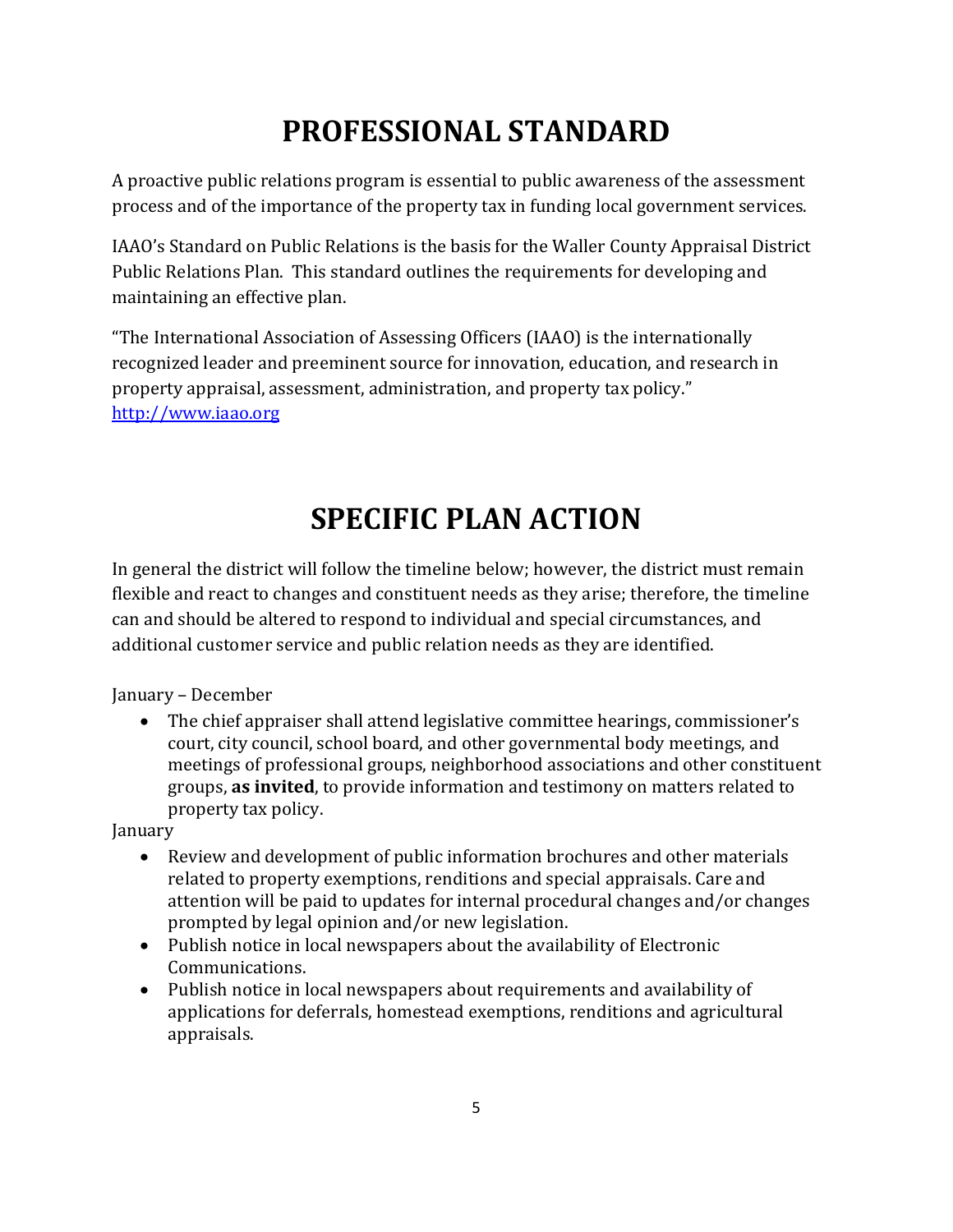February – March

- The district shall conduct Open Meeting and Public Information training for all district staff. Training may include training videos and other materials developed by Attorney General's Office as well as internally developed materials.
- The district may conduct Customer Service training for all district staff or allow the staff to attend external training courses offered in Customer Service..

March – April

• Review and development of public information materials related to appraisal procedures, notices, protests and evidence production. Care and attention will be paid to updates for internal procedural changes and/or changes prompted by legal opinion and/or new legislation.

April

• Publish notice in local newspapers about requirements and availability of applications for deferrals, homestead exemptions, renditions and agricultural appraisals.

• Prepare press release for notices of appraised values and protest process. May

• Publish notice in local newspapers about taxpayer protests and procedures. June – July

July - August

• During this time- evaluations of personnel, review customer service and communication recommendations.

September

• Provide public notice of hearings for reappraisal plan and annual budget. October

November – December

• Review, update and development of website content, specifically sections explaining appraisal district policy and procedures, to include but not limited to frequently asked questions, tax information, forms, district statistics, and property information.

# **SPOKESPERSON(S) FOR MEDIA**

It is crucial that a spokesperson or persons be assigned the responsibility of all communication with the media. The Chief Appraiser is the appraisal district's media relations officer and principal spokesperson. When and as delegated by the Chief Appraiser the following are authorized spokespersons for the Waller County Appraisal District below.

Hempstead, Texas 77445

Chief Appraiser: Chris Barzilla [chrisb@waller-cad.org](mailto:chrisb@waller-cad.org)<br>900 13<sup>th</sup> Street 979-921-0060. ext. 401 979-921-0060, ext. 401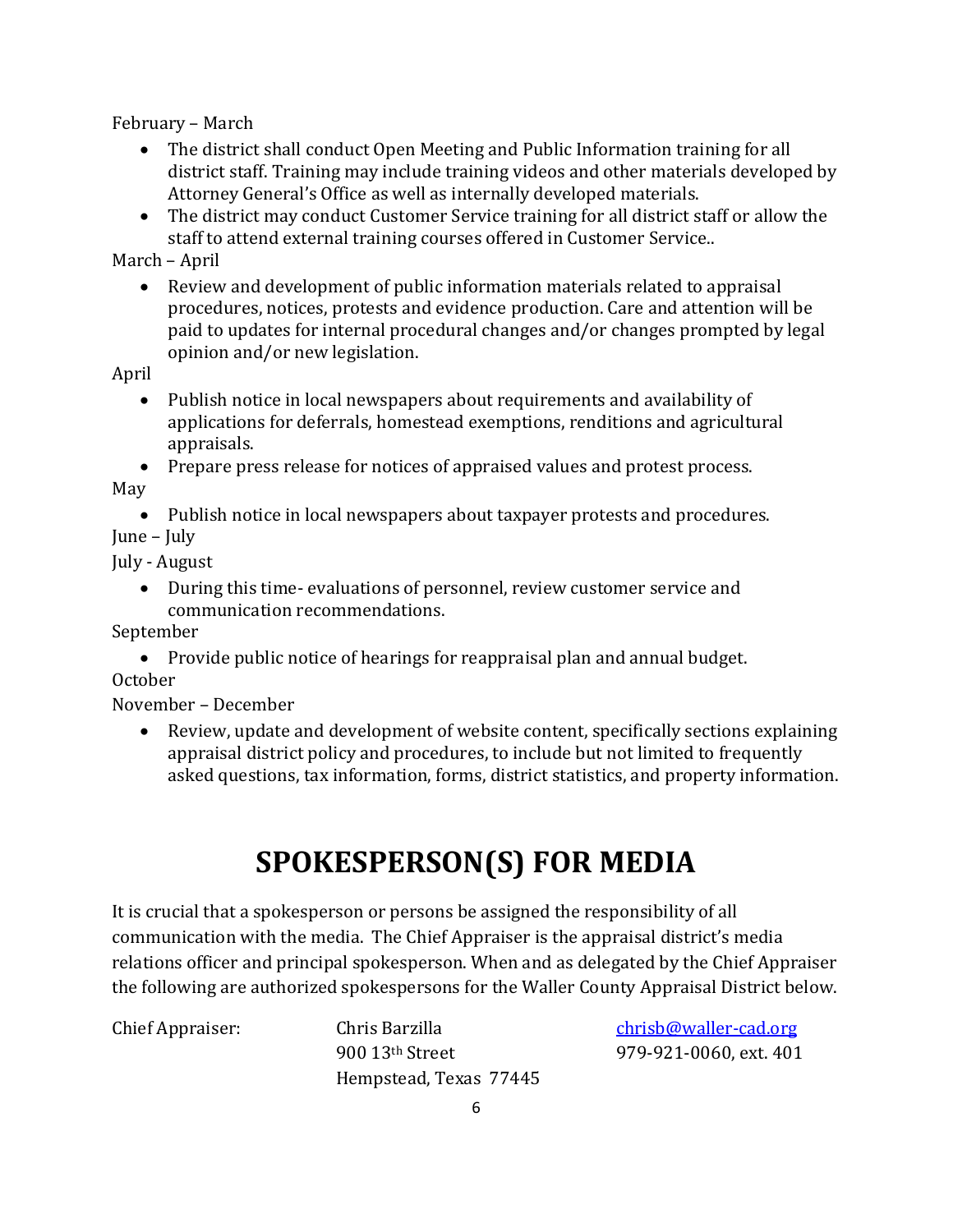| Asst. Chief Appraiser: | Becky Gurrola<br>900 13th Street                               |  |
|------------------------|----------------------------------------------------------------|--|
|                        | Hempstead, Texas 77445                                         |  |
| Director of Appraisal: | Doyleen Fairchild<br>900 13th Street<br>Hempstead, Texas 77445 |  |

[beckyg@waller-cad.org](mailto:beckyg@waller-cad.org) 979-921-0060, ext. 402

[doyleenf@waller-cad.org](mailto:doyleenf@waller-cad.org) 979-921-0060, ext. 403

The Chief Appraiser is responsible for the appraisal districts media relations and any media inquiries received by other appraisal district staff should be referred immediately to the Chief Appraiser. An appropriate response to the media would be, "I'm sorry I don't have the full information regarding that issue. I will give your request to the Chief Appraiser (or other authorized spokesperson) who will respond to you as soon as he/she is available." Please obtain the reporter's name, phone number (cell too if "in the field"), topic of story and deadline.

### Sensitive or Controversial Issues:

All television, radio, newspaper or other media inquiries regarding sensitive or controversial issues should always be referred immediately to the Chief Appraiser and the Deputy Chief Appraiser.

### Litigation and Personnel Issues:

Generally, the business conducted by the Appraisal district is public, and therefore, is public information. Inquiries regarding pending litigation, matters involving a significant exposure to litigation and certain personnel-related information are exceptions.

Inquiries regarding pending litigation or exposure to litigation should be referred to the appraisal district's Attorney and the Chief Appraiser. Inquiries regarding personnel-related information should be referred to the Chief Appraiser or the Deputy Chief Appraiser.

### Personal Points of View:

It is recognized that all employees have the right to their personal points of view regarding any issue. However, personal points of view may conflict with the appraisal district's official policy. Therefore, appraisal district employees who write letters to the editor of any newspaper may not use official appraisal district stationary. If an employee chooses to identify himself or herself as an appraisal district employee in any personal letter or email to the editor, he or she must include language which states the views set forth in the letter do not represent the views of the appraisal district, but rather, are the employee's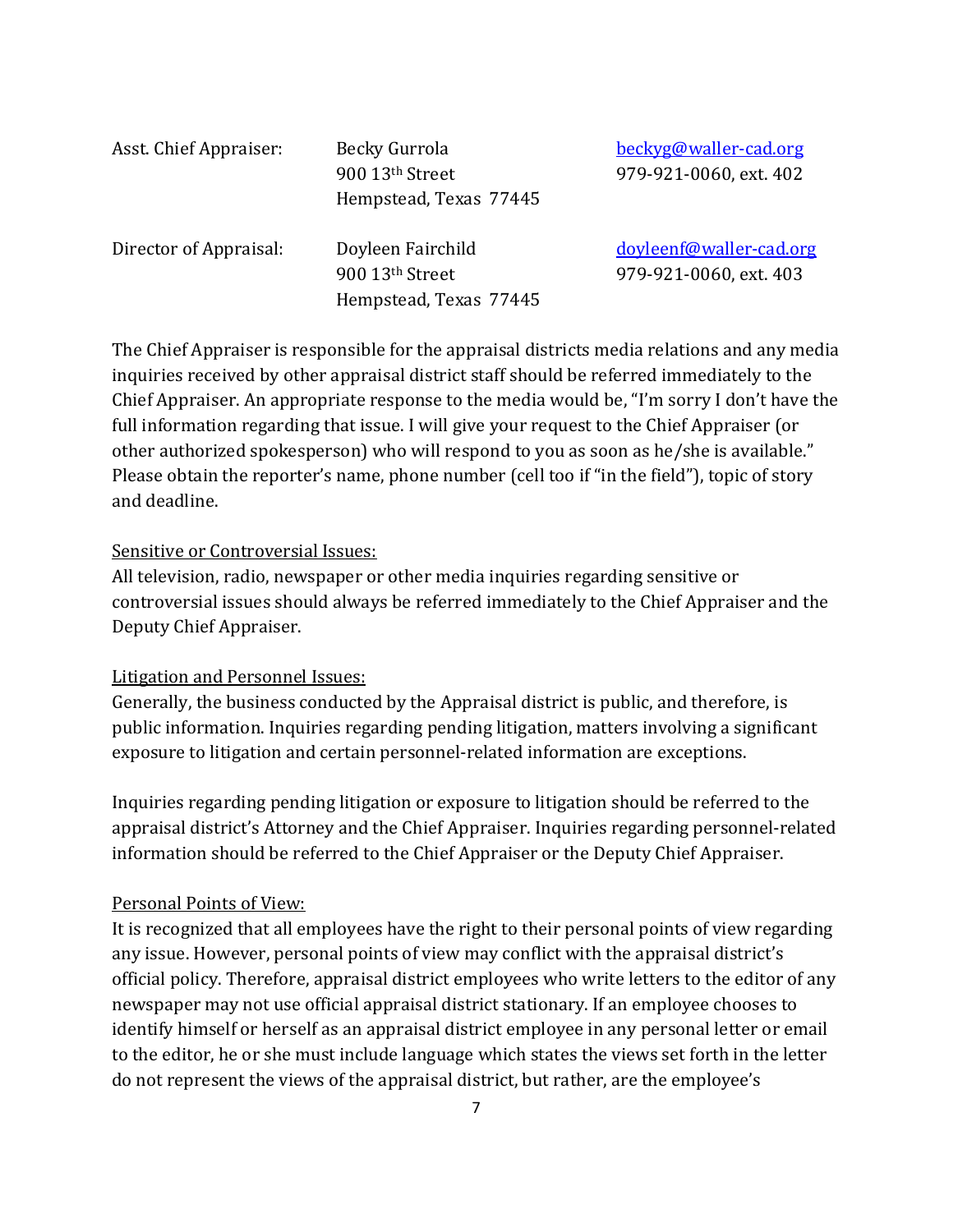personally held opinions. Similar disclaimers must be given if an employee addresses a public meeting, participates in a radio talk show, or is interviewed for a radio or television program unless the employee is officially representing the appraisal district. Employees who are representing the appraisal district in any of the above formats must identify themselves as an official spokesperson for the appraisal district.

### General or Routine Issues:

Broadcast media: Calls from broadcast media (TV and radio) should always be referred immediately to the Chief Appraiser.

Local print media: Calls from local print media regarding most departmental issues and programs may be handled by the Chief Appraiser. The Chief Appraiser should be informed of these media requests---including the reporter and topic.

### **COMMUNICATION TOOLS**

#### Customer Service:

The district will maintain a customer service division with specifically trained staff to answer general inquiries and assist taxpayers who visit the appraisal district office. The customer service division will also assist taxpayers via phone and email. At the appraisal district office the customer service division will provide public access terminals that will allow taxpayers to inspect district records.

#### Public Interest Materials:

The district shall create letters, brochures, flyers, handouts and other materials to provide general information to the public describing the function of the district, district policy and procedures and other matters of interest to the public.

#### Press Releases:

Most proactive media contact is initiated through the Chief Appraiser. This includes issuing press releases and media advisories and personal contacts with reporters and editors for coverage. Departments seeking publicity for events or activities should submit a request to the Chief Appraiser as soon as possible to ensure the best media coverage of their activities. Departments should not initiate news media contacts before notifying the Chief Appraiser. The district will regularly review the Appraisal District Public Information Packet published by the Comptrollers Property Tax Assistance Division and implement the recommendations as necessary.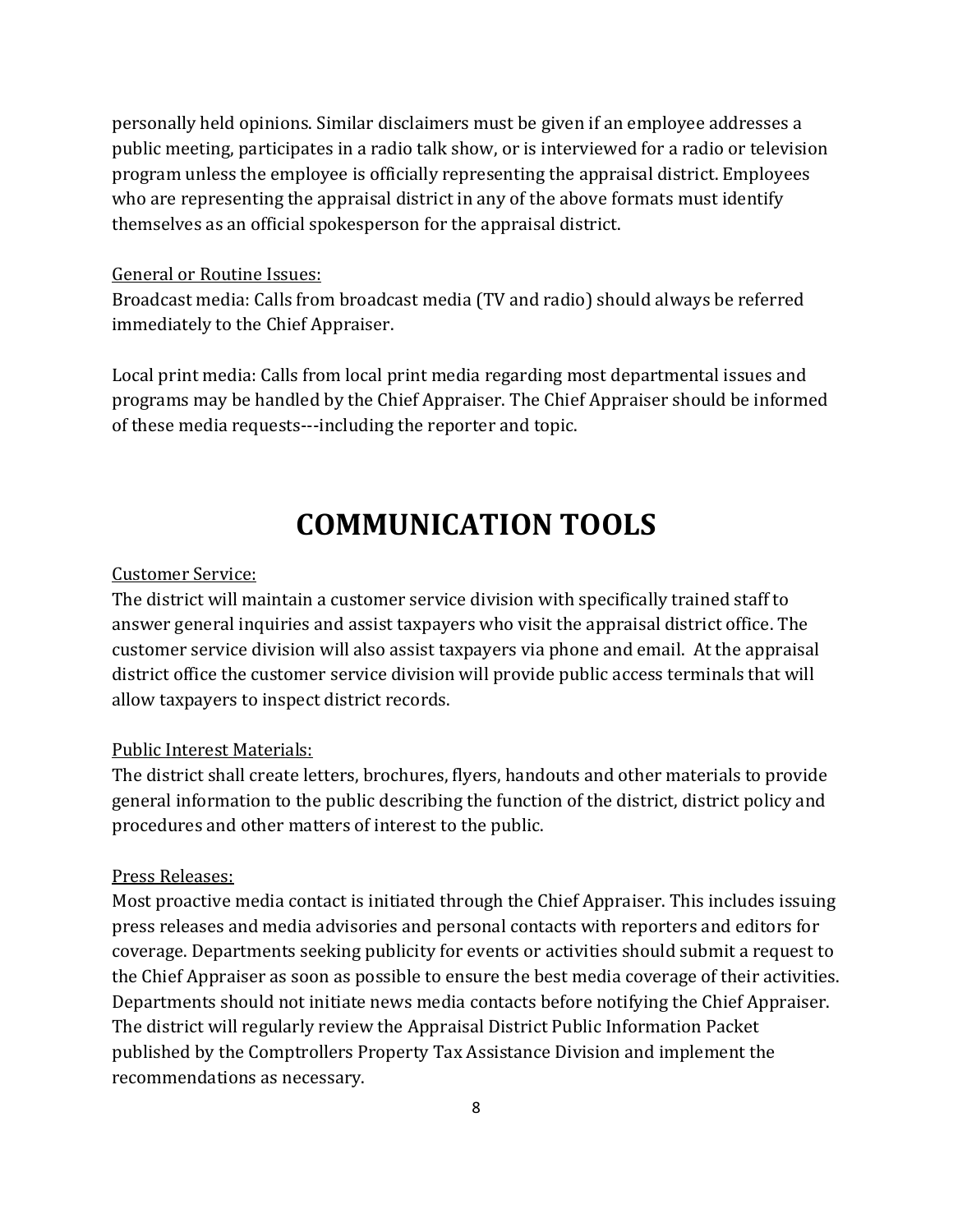### Speaking Engagements and Public Outreach Meetings:

The district will work in conjunction with government agencies to provide information to constituents on matters related to property tax policy. This may include attending hearings, meetings or other events scheduled by the governmental body. The district will also participate in meetings with neighborhood associations, professional and other organizations, as invited.

### Internet:

WCAD recognizes the internet as an effective way of informing the residents, businesses, taxing units and other customers of the appraisal district. A well designed website can help the appraisal district create a favorable image, overcome misconceptions and prejudices, foster goodwill with the taxpayers, promote appraisal district products and services, proactively detect and deal with issues, educate the public on appraisal policies and procedures, and provide transparency in an efficient and cost effective manner. To leverage this valuable resource, relevant appraisal and property tax information shall be available on the districts website (www.waller-cad.org) in a content driven manner so that information can be quickly accessed, retrieved, and reviewed.

### Media Inquiries:

Inquiries from the news media are given a high priority by WCAD and should be responded to as quickly and efficiently as possible. Every effort should be made to meet media deadlines and to ensure that all information released is accurate. Because the media often works on tight deadlines, it is important that the appraisal district staff respond as soon as possible when the Chief Appraiser requests department information.

### Review Process:

The Chief Appraiser shall establish a communications review process to review and evaluate organization wide communication efforts and implement improvements where indicated. This review process can include departmental performance statistics, customer service surveys, customer interviews, peer review and direct observations.

### **PLAN FOR EMERGENCIES**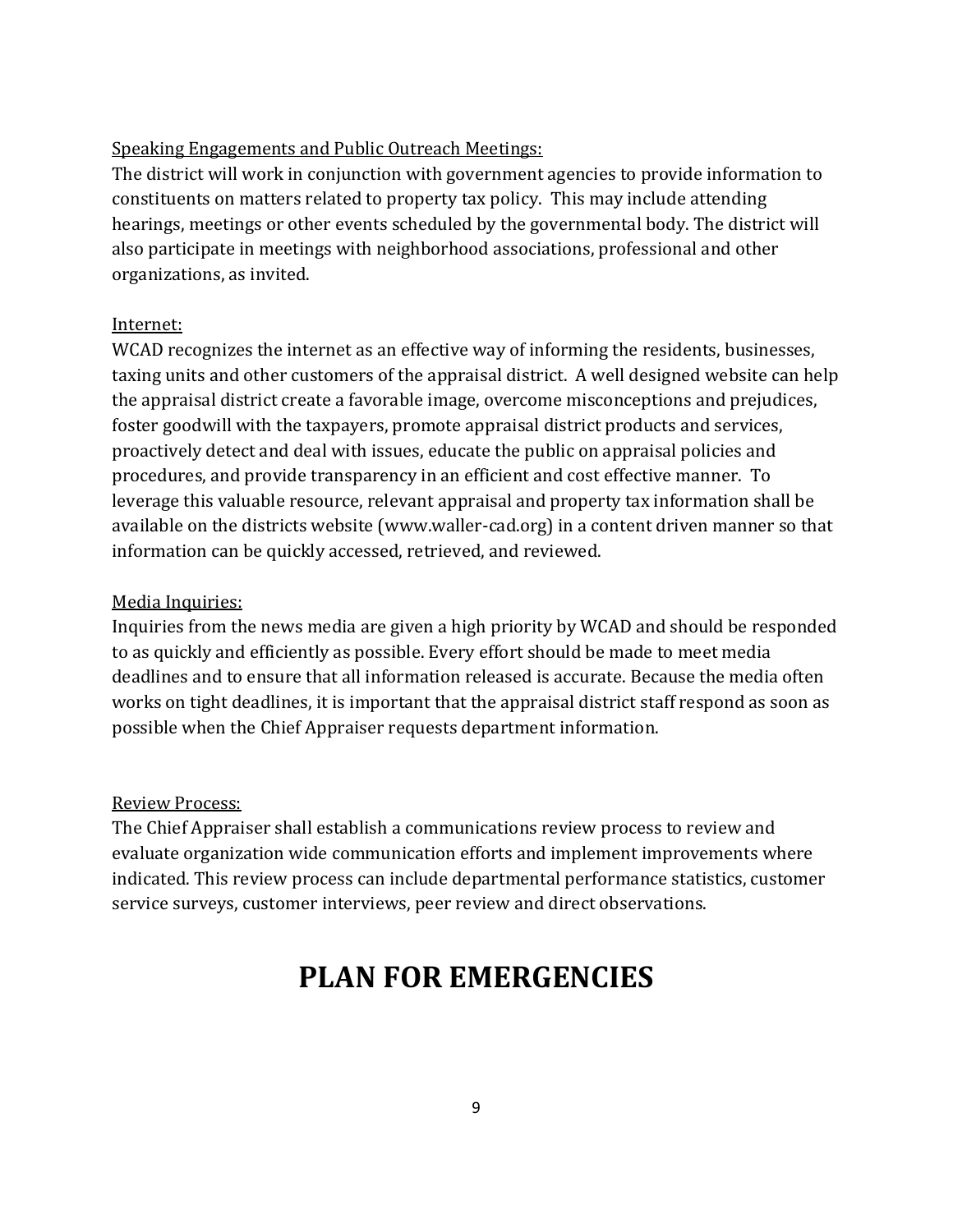### **HOW TO HANDLE BAD PRESS**

There may be a time when the Waller County Appraisal District is confronted with an unflattering article. Whether the district deserves it or not, the negativity reflects badly on the appraisal districts image and could affect the attitudes of the taxpayers towards the district.

### **WHAT TO DO WHEN A CRISIS OCCURS**

One would hope that it all would die down. Sometimes bad press isn't quite as bad as one might think. Then again, if the district shoots off a reply it could end up making the situation worse by adding fuel to the flames. Keep a cool head and follow procedures to deal with the situation most effectively.

### **PROCEDURES**

- 1. Determine who is to receive all communication with the media.
- 2. Express your regret concerning the crisis. Taxpayers do not want to see the appraisal district pointing fingers during a crisis. Be confident in that the district understands what is at stake, apologize, and take action before being forced to do so by legal means.
- 3. Explain to the public what your plans are and let the taxpayers know how you are going to rectify the damage.
- 4. Plan a structure to disseminate your message to the media. Send your media press releases out all at once, and if the releases will be ongoing, send them out at the same time every day.

If a story has reached the taxpayers and looks as if it is doing some damage, a good way to counter is to compose our own response. Try not to get emotionally involved- this is unprofessional and the district might say something it might later regret. The media likes objective facts and statements, so they're also more likely to print something that is calm and to the point.

Stick to all the facts involved and address each negative point of the original bad PR piece. Explain why the appraisal district made the mistake (if the district made one) and how the district is going to correct the problem-give the taxpayer a reason to trust us.

### **"IF YOU MESS UP, FESS UP."**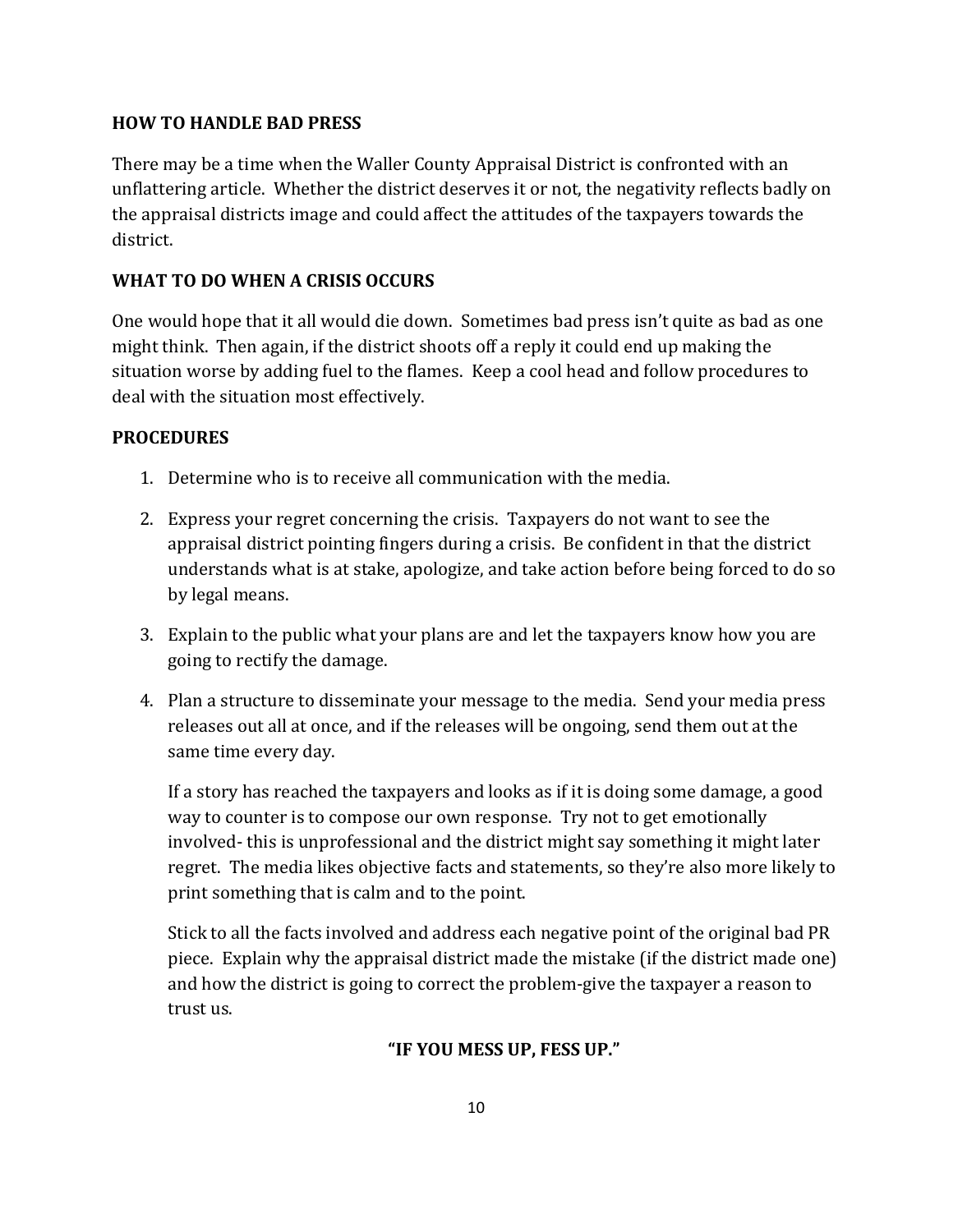Good communication is always the key, so prepare your answers and deliver them in a timely, reassuring manner.

### **Dealing with Hostile / Angry Customers**

Customer service isn't always a cheery interaction, and almost anyone who serves the public occasionally faces an angry or rude customer. Whether the blame falls on the appraisal district actions, issues over values, or just a bad day, how the district handles a problem customers can make a bad situation worse.

### **Public Safety Navigation**

Some Waller County Appraisal District employees and guests can react with anger because of difficulty finding help with their situations, emotional pain or discomfort, fear, and anxiety.

- 1. React and respond to the individual in a calm but firm manner.
- 2. Use lower volume of voice to help the customer calm down.
- 3. Listen to all demands.
- 4. Do not tolerate abusive behavior.
- 5. Make command statements in a firm but non-challenging tone, saying what you want or do not want.

"I understand that you are upset." "It sounds like you really are angry about this." "I do not want to argue with you." "I want you to leave."

- 6. Think over situations that could occur and how you would react. Go through the movements you would need to make to get help or get out of the situation. Practice. One strategy might be to keep a desk, chair, or other object between you and the person to keep distance.
- 7. If you anticipate problems with an individual let co-workers/Sheriff's Dept. / Police Department know about it ahead of time.
- 8. If you feel you may be in jeopardy, remove yourself from the danger, providing it is safe to do so, and notify Police. 979-826-3332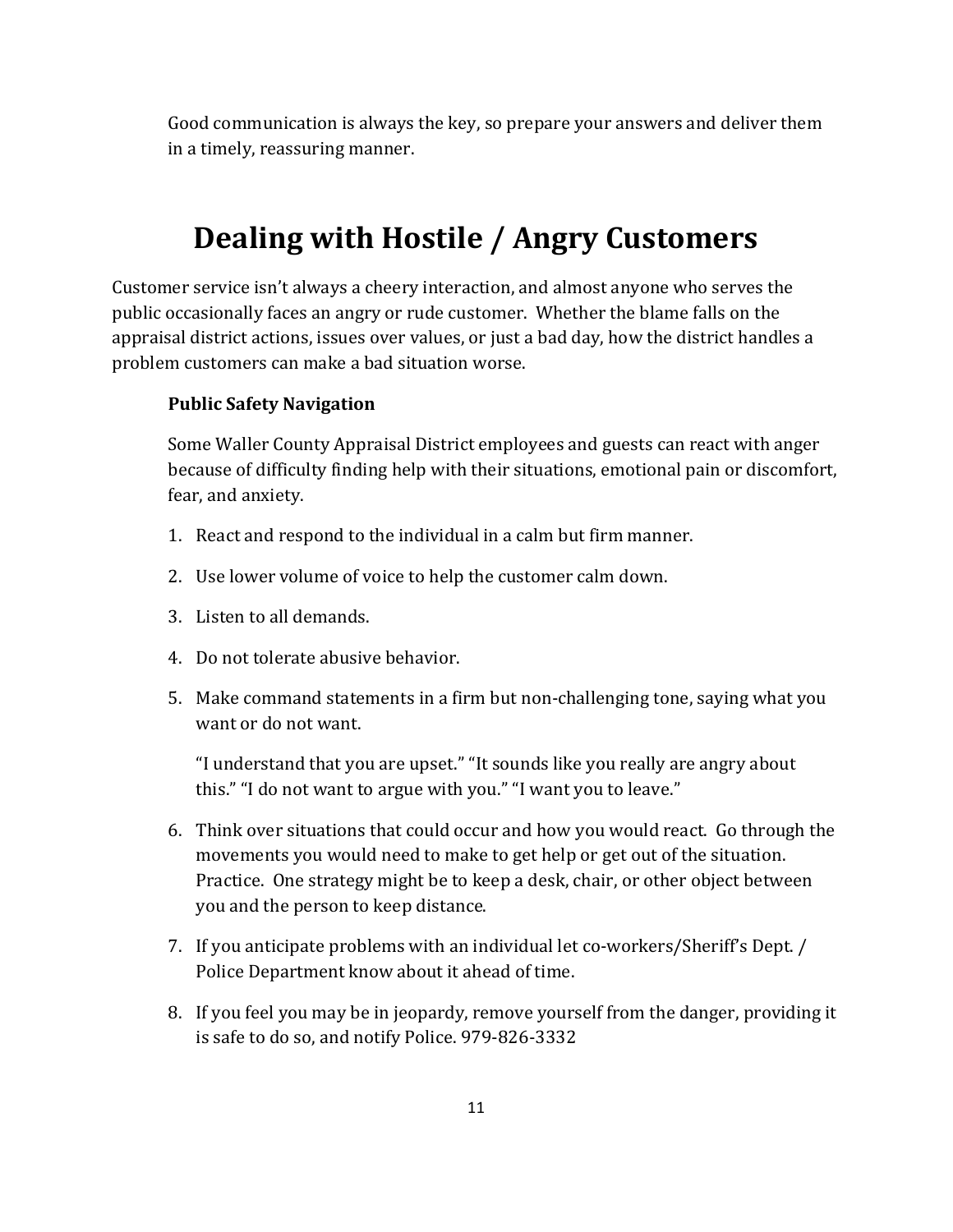- 9. If you observe a hostile confrontation in progress, do not get involved. Calmly move away from the area, providing it is safe to do so. Once clear of it, call Public Safety at 979-826-3332 or 9-1-1 if necessary.
- 10. Completely describe what you observed, how many individuals are involved, physical descriptions of those individuals and the exact location of the activity.
- 11. Attempt to bring the person to an isolated area or room.
- 12. Have at least two people remain with the person at all times until he/she calms down or professional assistance arrives. DO NOT TRY TO PHYSICALLY RESTRAIN THE PERSON.
- 13. Be prepared to seek protection under desks and behind solid walls.

If the taxpayer wishes to file a complaint, have them fill out the Complaint form.

# Complaint from the Public

Waller County Appraisal District Hempstead, Texas 77445

### **TO BE COMPLETED BY THE COMPLAINANT**

| Name:          |        |       |      | Phone: |             |      |
|----------------|--------|-------|------|--------|-------------|------|
| Last           |        | First |      | Home   |             | Work |
| Address        | Street |       | City |        | State       | Zip  |
| E-mail address |        |       |      |        | Cell Phone# |      |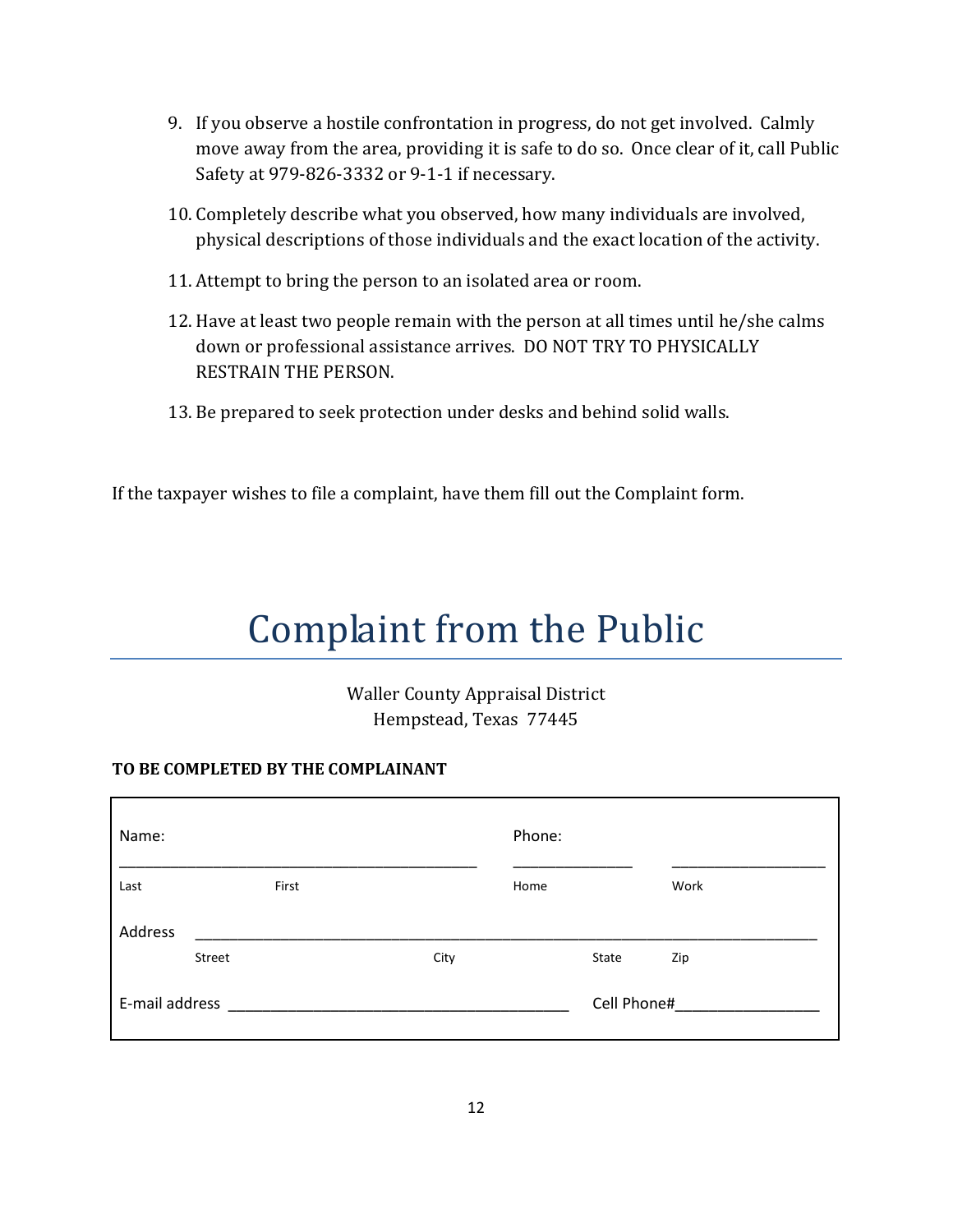| STATE COMPLAINT (Attach additional sheets if necessary) |      |
|---------------------------------------------------------|------|
|                                                         |      |
|                                                         |      |
|                                                         |      |
| Signature, Complainant                                  | Date |

|                                        | Initials            |
|----------------------------------------|---------------------|
| Date Contact Made /                    | Date of Meeting / / |
| ACTION ON COMPLAINT:<br>Granted        | Denied              |
| REASON: (Must be completed if denied.) |                     |

**\_\_\_\_\_\_\_\_\_\_\_\_\_\_\_\_\_\_\_\_\_\_\_\_\_\_\_\_\_\_\_\_\_\_\_\_\_ \_\_\_\_\_\_/\_\_\_\_\_\_/\_\_\_\_\_\_** Signature, Chief Appraiser

**If you wish to request a review of the decision of the Chief Appraiser, you may do so by forwarding this completed form with a note explaining your reason for disagreeing with the decision of the Waller County Chairman Board of Directors.**

**LEVEL: 2 – To be completed by the Chairman, Waller County Board of Directors**

| Date Received                          | <b>Initials</b> |  |  |  |
|----------------------------------------|-----------------|--|--|--|
| Date of Meeting /                      |                 |  |  |  |
| ACTION ON COMPLAINT:<br>Granted        | Denied          |  |  |  |
| REASON: (Must be completed if denied.) |                 |  |  |  |
|                                        |                 |  |  |  |

Signature, Chairman Board of Directors

**\_\_\_\_\_\_\_\_\_\_\_\_\_\_\_\_\_\_\_\_\_\_\_\_\_\_\_\_\_\_\_\_\_\_\_\_\_ \_\_\_\_\_\_/\_\_\_\_\_\_/\_\_\_\_\_\_**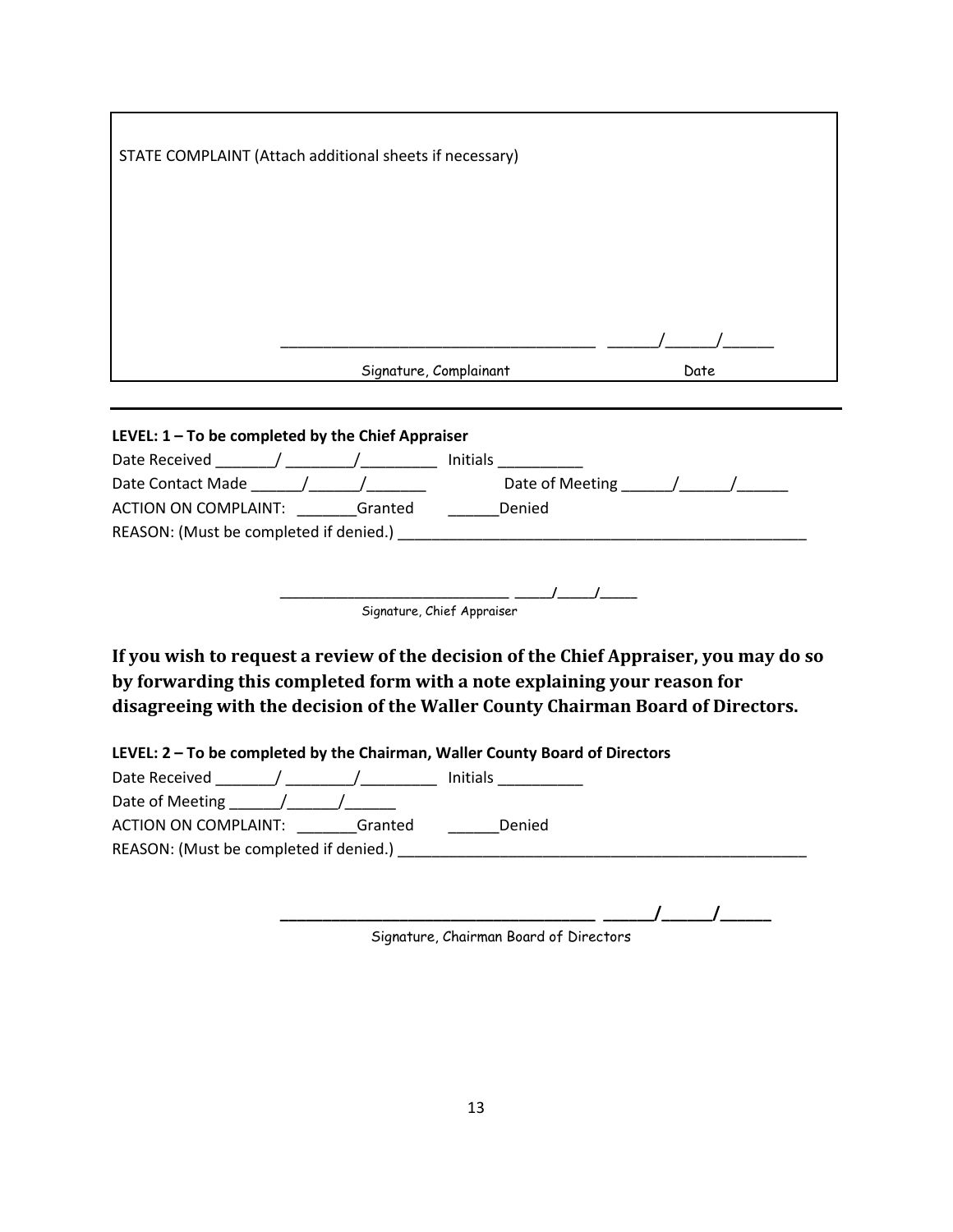# Complaint from the Public

1. The board of directors provides for public complaints or grievances on any matter within the jurisdiction of the board of directors about policies and procedures against the Waller County Appraisal District, Appraisal Review Board and the Board of Directors. Complaints may not be addressed to any of the grounds for challenge and protest before the appraisal review board as set out in Section 41.03 and 41.41, Tax Code. The board intends that, whenever feasible, complaints and grievances are resolved at the lowest possible administrative level.

2.

Correspondence shall be mailed to: Chairman, Board of Directors Waller County Appraisal District P O Box 887 Hempstead, Texas 77445

- (1) The complaint/grievance should be in writing, request placement on the board agenda, along with all documentation, and specify the subject matter to be considered. The request must state who will make the presentation.
- (2) The complaint/grievance should be filed within 15 days of the event or series of events of which the complaint/grievance is alleged.
- (3) The chief appraiser shall have 10 days following the receipt of the complaint to notify the individuals, delegations, or complainants of the date, time and place of the meeting.
- (4) The chief appraiser shall provide the Board with copies of the original complaint/grievance, all responses, and any written documentation previously submitted by the individuals, delegations, complainants, and the administration. The board is not required to consider documentation not previously submitted or issues not previously stated.
- (5) The board's deliberations at its meetings with respect to complaints shall occur in open session, as authorized by the Texas Open Meetings Act, Article 6252-17, Tex.Rev.Civ.Stats.
- (6) The chairman of the board of directors may set reasonable time limits. The Board shall hear the complaint/grievance and may request a response from the appraisal district. The District shall make an audio tape recording before the Board. The Board shall then make and communicate its decision orally or in writing at any time up to and including the next regularly scheduled board meeting.

**Exception:** However, if the grievance involves a complaint or charge against another District employee or Board member, it shall be heard in a closed meeting unless an open hearing is requested in writing by the employee or Board member against whom the complaint or charge is brought. The employee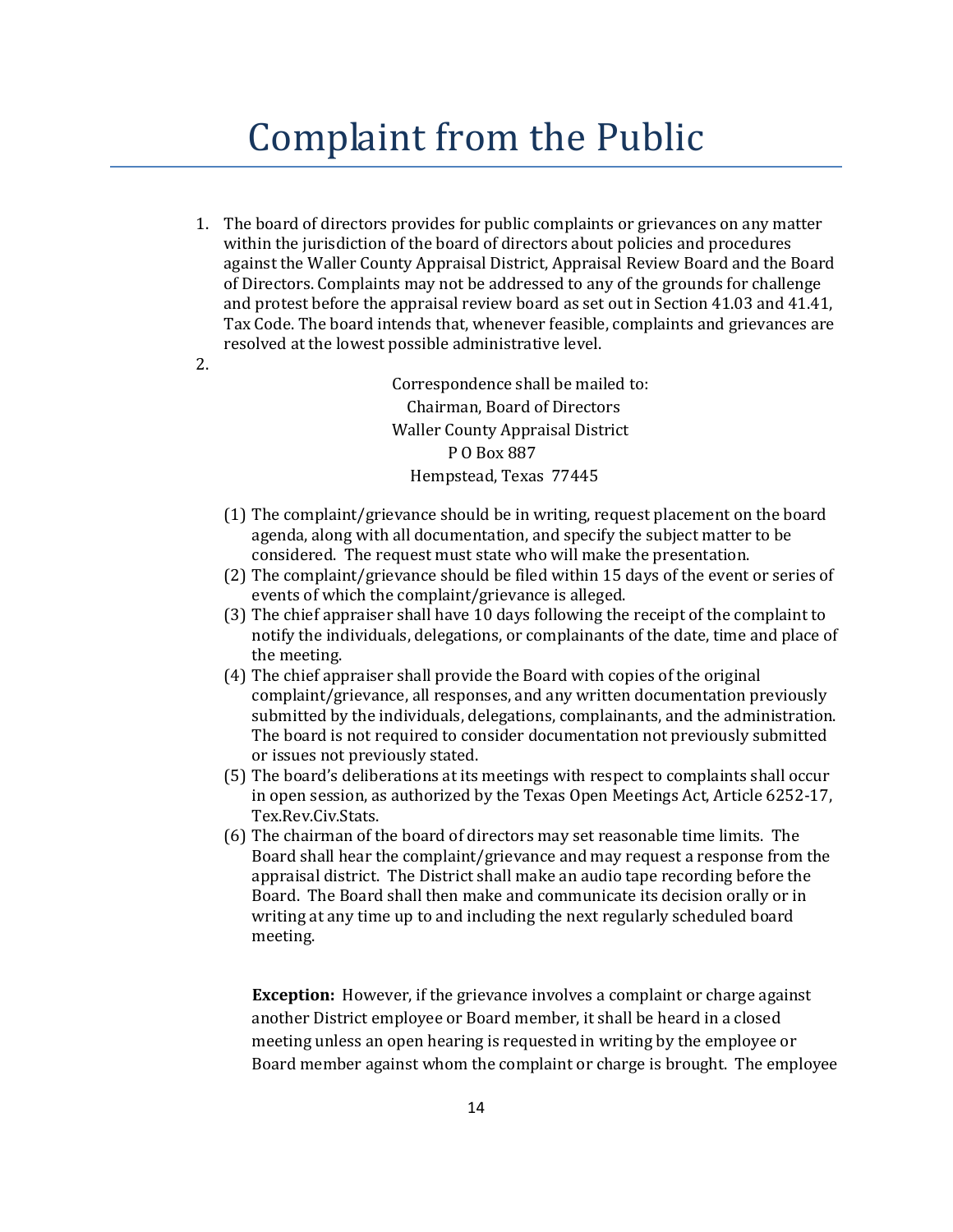will have to follow the guidelines set out in the Employee Handbook adopted by the Board of Directors.

The board of directors shall make to the public and taxing jurisdictions information of public interest describing the functions of the board and procedures for filing and resolving complaints by the board.

The board of directors, at least quarterly and until final disposition of any complaint filed, shall notify the parties to the complaint the status of the complaint unless notice would jeopardize and undercover investigation.

Citizens will not be permitted to enter into discussion or debate as other agenda items are being considered by the board.

# **BOMB THREAT LEVEL l**

### **Situation arises where no suspicious package or device has been found and the following facts are known:**

- 1. WCAD has not been vandalized, broken into and no alarms were set off the night or weekend of the bomb threat.
- 2. No known threats have been made against the district, administrators or staff members in the recent past.
- 3. The bomb threat sounded unrealistic, giggling or laughing was heard in the background.
- 4. The bomb threat call was short with no follow up calls.

### **Staff Member Answering the Call**

- 1. Document the bomb threat using the Bomb Threat Check List to identify voice, background noises, etc.
- 2. While caller is on the phone signal co-worker (with a pre-arranged signal) to alert the Chief Appraiser.

### **When a threatening call is received, ask the caller the following**

(You may catch them off-guard and they may answer some of the questions)

1. When is the bomb going to explode?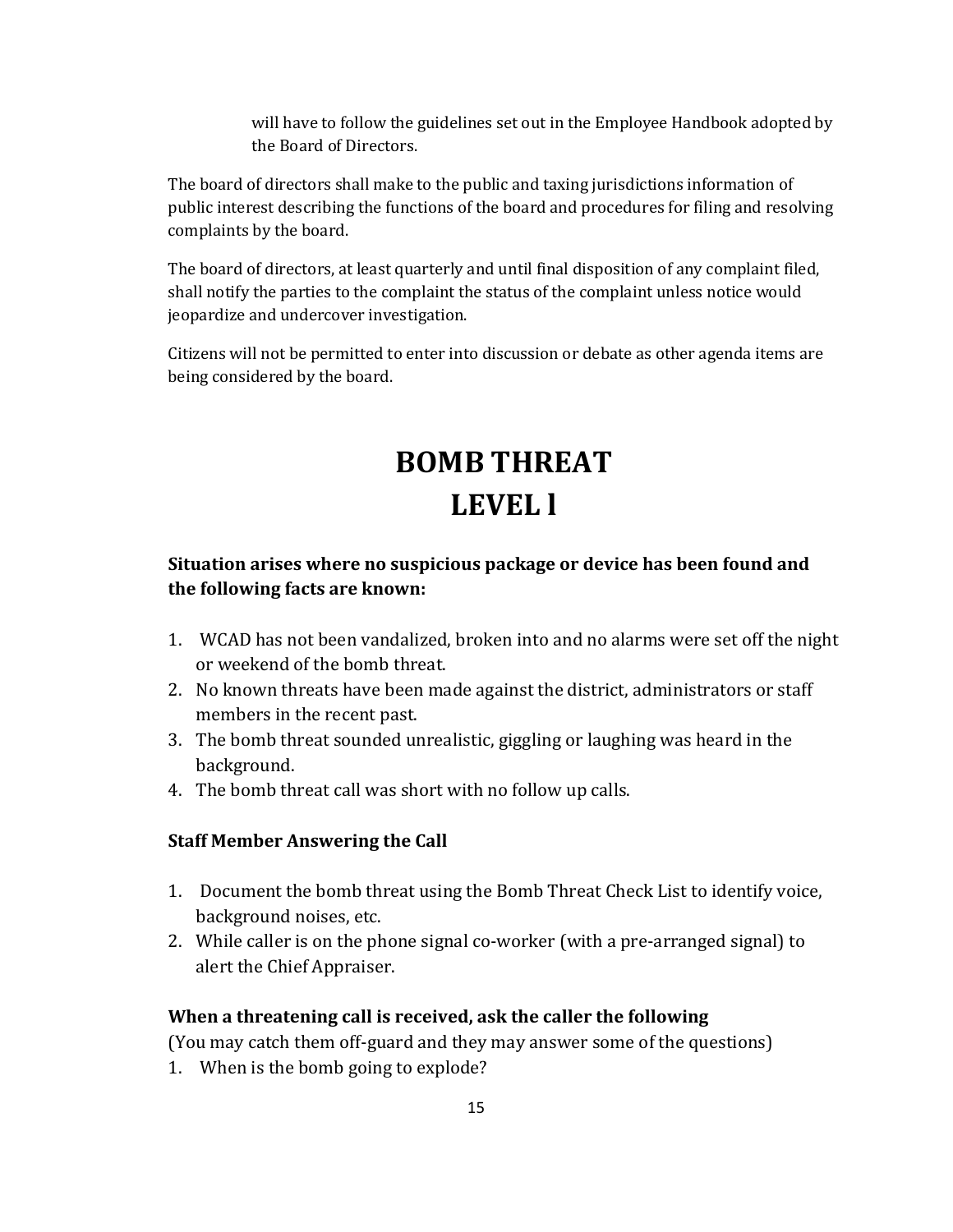- 2. Where is it right now?
- 3. What does it look like?
- 4. What will cause it to explode?
- 5. Did you place the bomb yourself or did someone do it for you?
- 6. Why was it put in the building?
- 7. What is your name?
- 8. What is your address?

### **Chief Appraiser or Designee**

1. Notify the Hempstead Police Department **979-826-3332** from a different extension number or phone line.

### **Chief Appraiser or Designee**

- 1. Conduct a visual search of the common areas; restrooms, storage areas, etc to identify suspicious packages or devices.
- 2. If bomb threat calls continue to come in or circumstances develop that indicates a further developing threat go to **BOMB THREAT LEVEL II**
- 3. If a suspicious package or device is found contact the chief appraiser and the local police.
- 4. After search has been conducted and nothing has been found, return to normal functions.

### **Cellular Phones, Pagers, Two Way Radios, Microwaves and/or other electronic devices are to be turned off and not used in the vicinity of the building.**

Bomb threats are delivered in a variety of ways. The majority of threats are called in to the target. Occasionally these calls are through a third party. Sometimes a threat is communicated in writing or by a recording. Statistics indicate if the caller is female, there is a greater chance the call **is not** a prank.

### **Two logical explanations for calling in a bomb threat are:**

1. The caller has definite knowledge or believes that an explosive or incendiary bomb has been or will be placed and he/she wants to minimize personal injury or property damage. The caller may be the person who has placed the device or someone who has become aware of such information.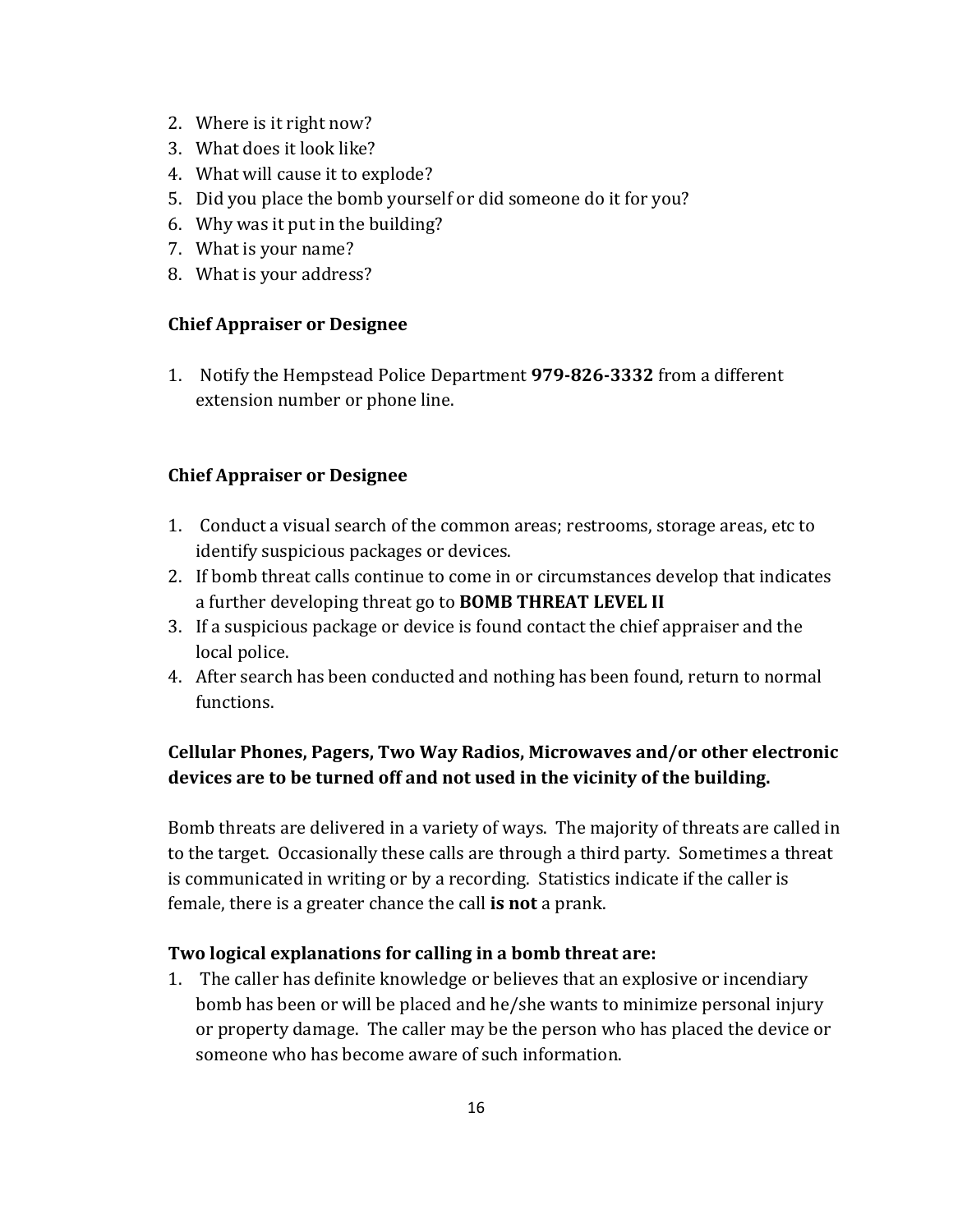2. The caller wants to create an atmosphere of anxiety and panic which will, in turn, result in a disruption of the normal activities at the facility where the device is purportedly placed.

Whatever the reason for the report, there will certainly be a reaction to it. Through property training, the wide variety of potentially uncontrollable reactions can be greatly reduced.

Experience shows a majority of bomb threats are perpetrated as a hoax and result in nothing more than a disruption of our routine. **However,** there is always a chance a threat may be authentic and appropriate action must be taken in each case.

All personnel, especially those who answer the telephone, must be instructed of the sequence of actions to be followed in the event a bomb threat is received.

Keep the caller on the line as long as possible and try to determine as many facts as possible.

# **BOMB THREAT LEVEL II**

Situation arises where no bomb or suspicious package has been found but recent development may put administrator on a higher level of alert; such as the following factors or combination of facts:

- 1. The CAD has been vandalized or broken into (alarm set off) the night or weekend before the bomb threat.
- 2. Known threats have been made against the CAD, administrator or staff member in the very recent past.
- 3. A detailed bomb threat is called in with extra follow up calls.

### **Staff Member Answering the Call**

1. Document the bomb threat using the Bomb Threat Report/Check List Form to identify voice, background noises, etc.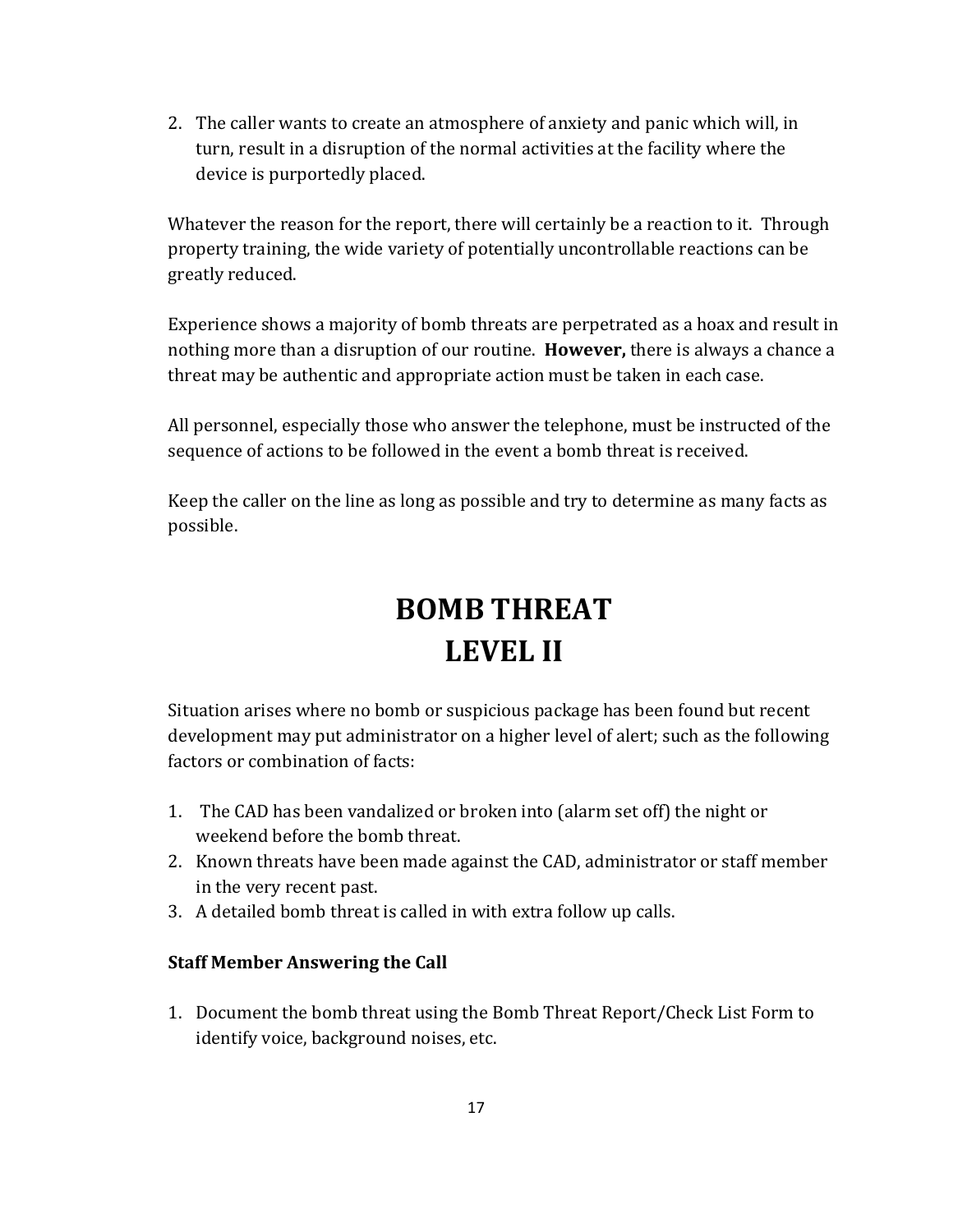2. While caller is on the phone signal co-worker (with a pre-arranged signal) to alert the Chief Appraiser or Designee.

### **Chief Appraiser or Designee**

1. Notify Hempstead Police Department at **979-826-3332** from a different extension number or phone line.

### **Chief Appraiser or Designee**

- 1. Conduct a visual search of the common areas; restrooms, storage areas, etc to identify suspicious packages or devices.
- 2. If a suspicious package or device is found contact the police.
- 3. Evacuate the building or Shelter In Place.
- 4. Advise emergency personnel of the situation and follow their instructions. The Hempstead Police will notify Fire Department and/or bomb squads if necessary.
- 5. Upon review of conditions, police, fire and chief appraiser will determine when control of the building or parts of the building will be returned to normal conditions.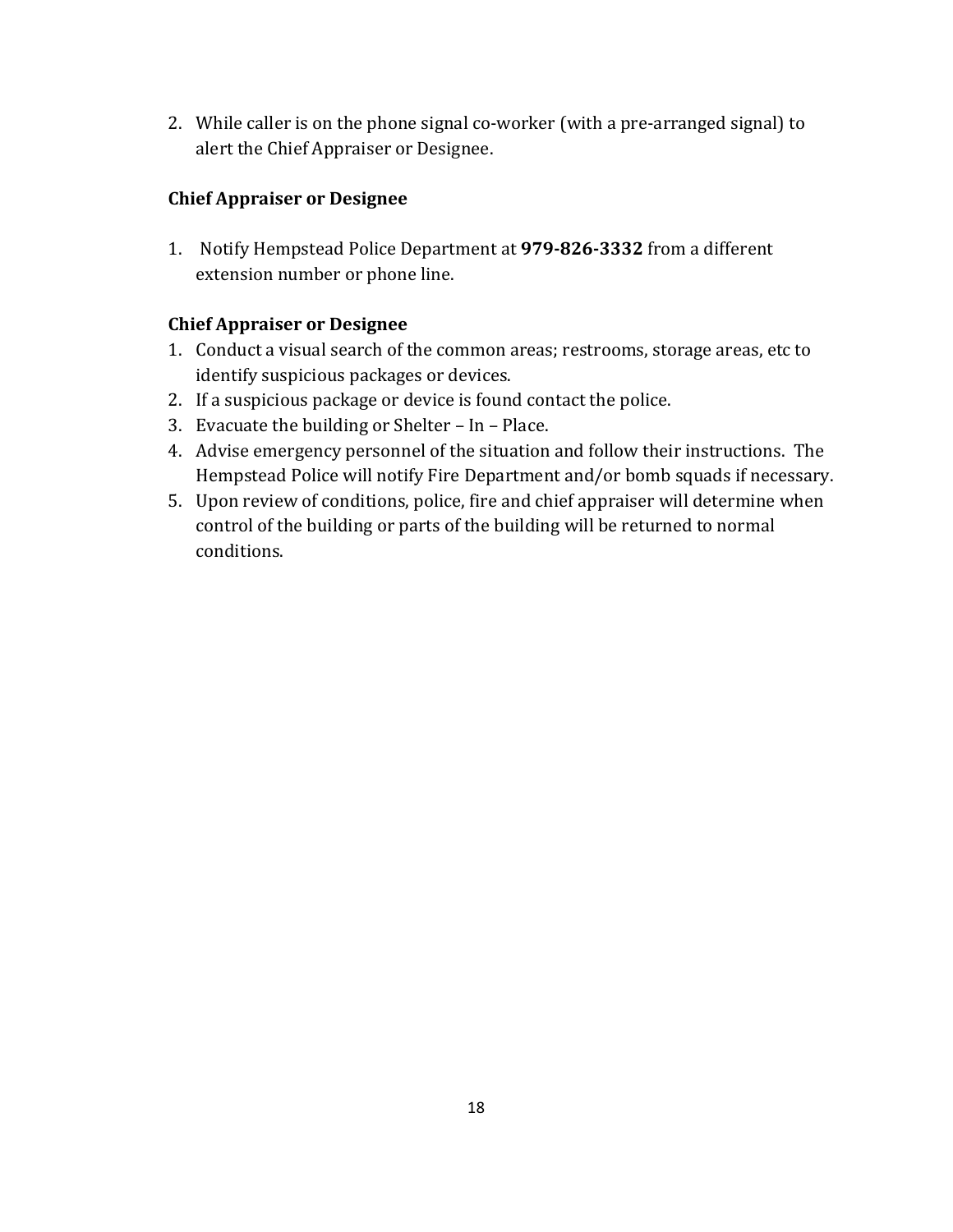### **BOMB THREAT REPORT FORM**

|                                     |                                           |                                               | These questions are designed to keep the caller on the line as long as possible.<br>Continue to ask the caller questions and wait for answers. Ask the caller to clarify |                 |                 |
|-------------------------------------|-------------------------------------------|-----------------------------------------------|--------------------------------------------------------------------------------------------------------------------------------------------------------------------------|-----------------|-----------------|
| his/her answers.                    |                                           |                                               |                                                                                                                                                                          |                 |                 |
| <b>Questions To Ask:</b>            |                                           |                                               |                                                                                                                                                                          |                 |                 |
|                                     |                                           |                                               | Date call received: _ __________________Time call received: ____________________                                                                                         |                 |                 |
|                                     |                                           |                                               | Phone number at which call was received: ________________Length of call: _____________                                                                                   |                 |                 |
|                                     |                                           |                                               |                                                                                                                                                                          |                 |                 |
|                                     |                                           |                                               | Did the voice sound Familiar? $\{ \}$ yes $\{ \}$ no If yes, who did it sound like:<br><u>Caller's</u>                                                                   |                 |                 |
| Mood<br>[] excited [] calm [] angry |                                           |                                               |                                                                                                                                                                          |                 |                 |
|                                     | <b>Caller's Voice</b> [ ] male [ ] female |                                               |                                                                                                                                                                          |                 |                 |
|                                     | [] loud [] soft [] raspy                  |                                               |                                                                                                                                                                          | [] rapid speech | [] slow         |
| speech                              |                                           |                                               |                                                                                                                                                                          |                 |                 |
|                                     |                                           |                                               | [] crying [] laughing [] normal [] slurred                                                                                                                               | $\lceil$ nasal  |                 |
|                                     |                                           | [] whispered [] familiar [] disguised [] deep |                                                                                                                                                                          | [] accent       |                 |
| <b>Background Noises</b>            |                                           |                                               |                                                                                                                                                                          |                 |                 |
|                                     |                                           |                                               | [] music [] radio/TV [] machinery [] street noises                                                                                                                       |                 | [] clear/quiet  |
|                                     |                                           | [] PA system [] motor [] local [] static      |                                                                                                                                                                          |                 | [] other voices |
|                                     | [] street [] animal [] house              |                                               |                                                                                                                                                                          |                 |                 |
|                                     |                                           |                                               |                                                                                                                                                                          |                 |                 |
|                                     |                                           |                                               |                                                                                                                                                                          |                 |                 |
|                                     |                                           |                                               | Did the caller seem familiar with the layout of the building? [ ] yes [ ] no                                                                                             |                 |                 |
|                                     |                                           |                                               |                                                                                                                                                                          |                 |                 |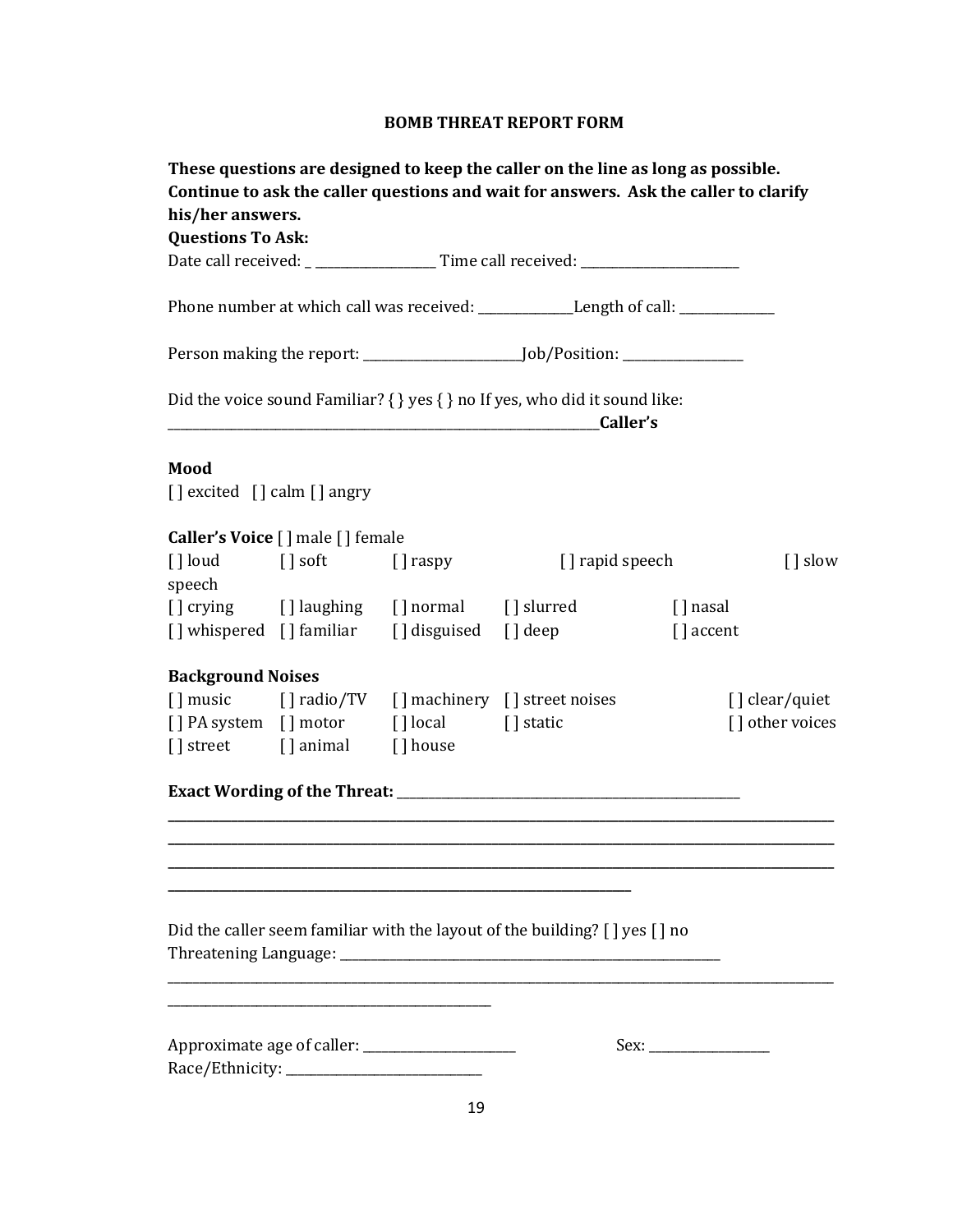### **SHELTER – IN – PLACE**

Sometimes conditions outside of the district office building threaten the safety of the WCAD employees; e.g. a fire creating toxic smoke, a toxic materials spill, etc. During these conditions, the staff should remain inside of the secured building with all of the building's openings sealed.

The purpose of "shelter in place" is to protect the staff by keeping them inside of the building while preventing toxic or hazardous chemicals from entering the building. H.V.A.C. systems should be shut down and tape or other items should be used to seal around doors and windows, etc.

In the event of a chemical release (HAZMAT) you will be contacted by the chief appraiser or designee and/or the police or fire department that a potentially dangerous situation exists and that you may need to shelter – in – place.

- Contact the chief appraiser/designee
- Turn off the HVAC System
- Begin sealing doors and windows where staff will be exposed
- Make an announcement to tell the staff to initiate shelter-in-place procedures.
- Do not allow anyone to leave or enter the building unless authorized by the chief appraiser, police or fire department personnel

### **Pre Shelter – in- Place Procedures**

- 1. Identify the area where staff will be housed.
- 2. Have a shelter-in-place kit by each door that will be sealed off.
- 3. Shelter In Place kit contents include
	- a. Pre-cut plastic to cover the doors
	- b. Duct tape
	- c. Towels (wet towels placed under doors to prevent some of chemicals from entering the building)
	- d. Portable radio with extra batteries
	- e. Flashlight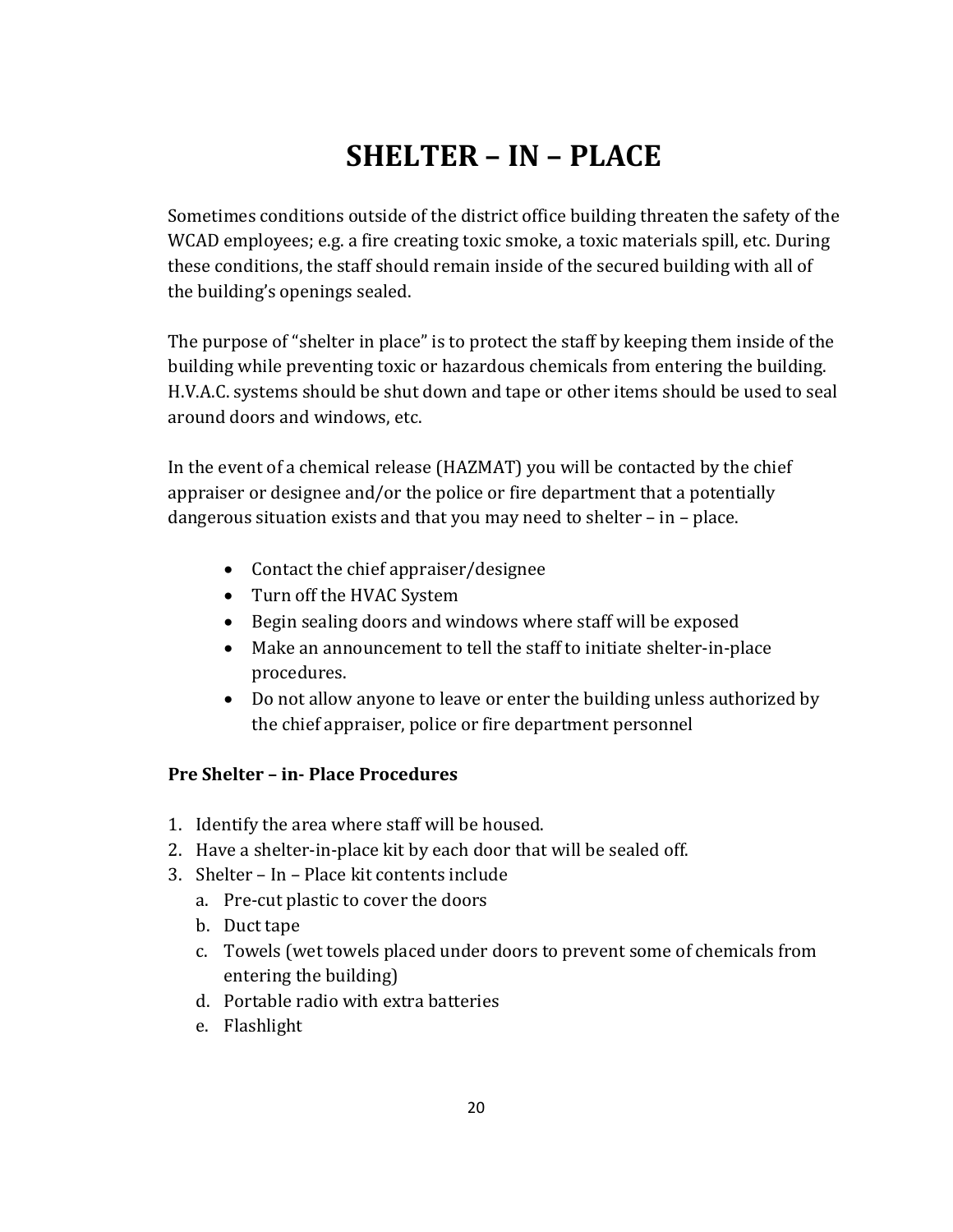Traffic accidents happen and sometimes these happen with vehicles carrying hazardous materials and/or chemicals. An accident at a chemical plant or hazardous material stored near your building could also take place. If there is a release of a chemical substance into the air that is hazardous to your health and is possible life threatening there are two ways to protect yourself: evacuation or shelter- in – place

You need to be prepared in the event you are told to evacuate the building or are told to shelter – in – place. Having a disaster plan is the beginning to know what to do and knowing how to shelter – in – place. It is an important piece of information that everyone needs to know. The reason for sheltering in place is to ensure that you have the least exposure to any hazardous chemicals and/or materials that could possibly threaten your life and health.

The first and most important part of sheltering in place is finding a suitable room, inside the building with limited exposure to outside air.

When you go to shelter- in - place and after everyone is in the rooms, the chief appraiser/designee will cover any windows or doors with plastic sheeting and tape, turn off the air conditioner and/or heater and any ceiling fans and place towels and/or rags around the bottom of the door.

The purpose of sheltering in place is to prevent contaminated air from entering the room. **STAY IN THE ROOM UNTIL YOU ARE TOLD BY THE CHIEF APPRAISER/DESIGNEE, POLICE OR FIRE DEPARTMENT PERSONNEL THAT IT IS SAFE TO COME OUT.**

### **SHELTER – IN – PLACE**

### **IT IS THAT SIMPLE!**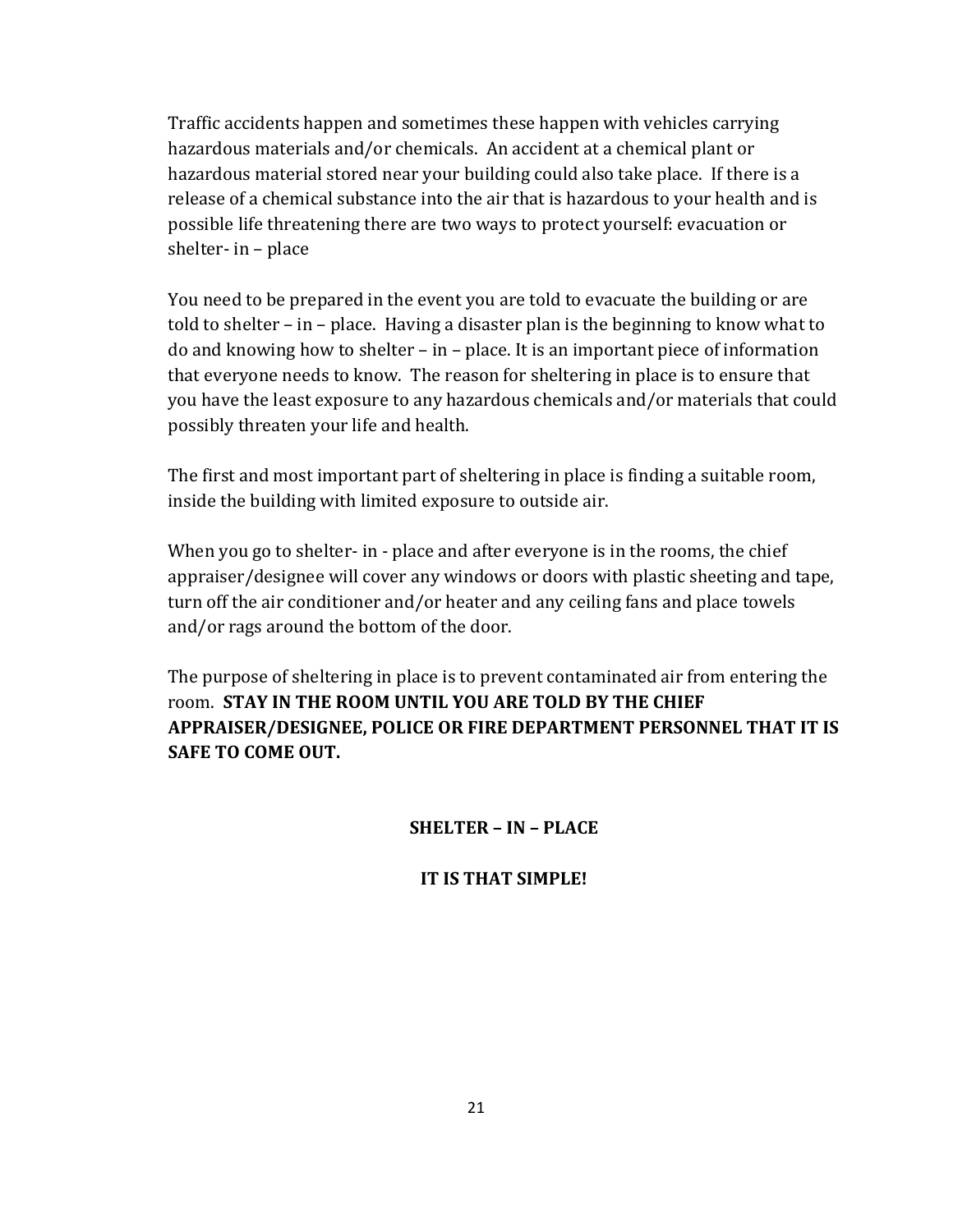# **STAFF PUBLIC RELATIONS/CUSTOMER SERVICE**

In many areas customer satisfaction ultimately boils down to the customer's contact with frontline staff.

The Waller County Appraisal District takes great pride in achieving the best results in public relations with the taxpayers in Waller County. There will be times, however, when an individual may need to make an inquiry or file a complaint.

### **SELECTING AND PREPARING A GOOD CUSTOMER SERVICE STAFF**

The first step for focusing staff on customer service is hiring the right people.

The Waller County Appraisal District requires that the staff members greeting the public take the Public Relations Seminar along with other personnel that deal with the public. The district also has made available, customer surveys, which also rates the staff on how well the public is being treated. Surveys allow the Waller County Appraisal District to quickly capture vital information with relatively little expense and effort and confront any problems that may seem to arise. The Waller County Appraisal District on a monthly basis meets with staff members. The Chief Appraiser will go over any updates, changes, expectations of staff members, and attitudes. This will allow staff members to learn more about the organization and the work from interaction with coworkers.

### **STAFF STANDARDS**

The appraisal district staff believes that in dealing with the public effectively is to be diplomatic.

### **Diplomacy Rule #1: Don't Criticize**

Criticism is futile because it puts a person on the defensive and usually makes them strive to justify himself. Criticism is dangerous, because it wounds a person's precious pride, hurts their sense of importance, and arouses resentment. The bottom line is that criticism makes people feel bad. So don't do it!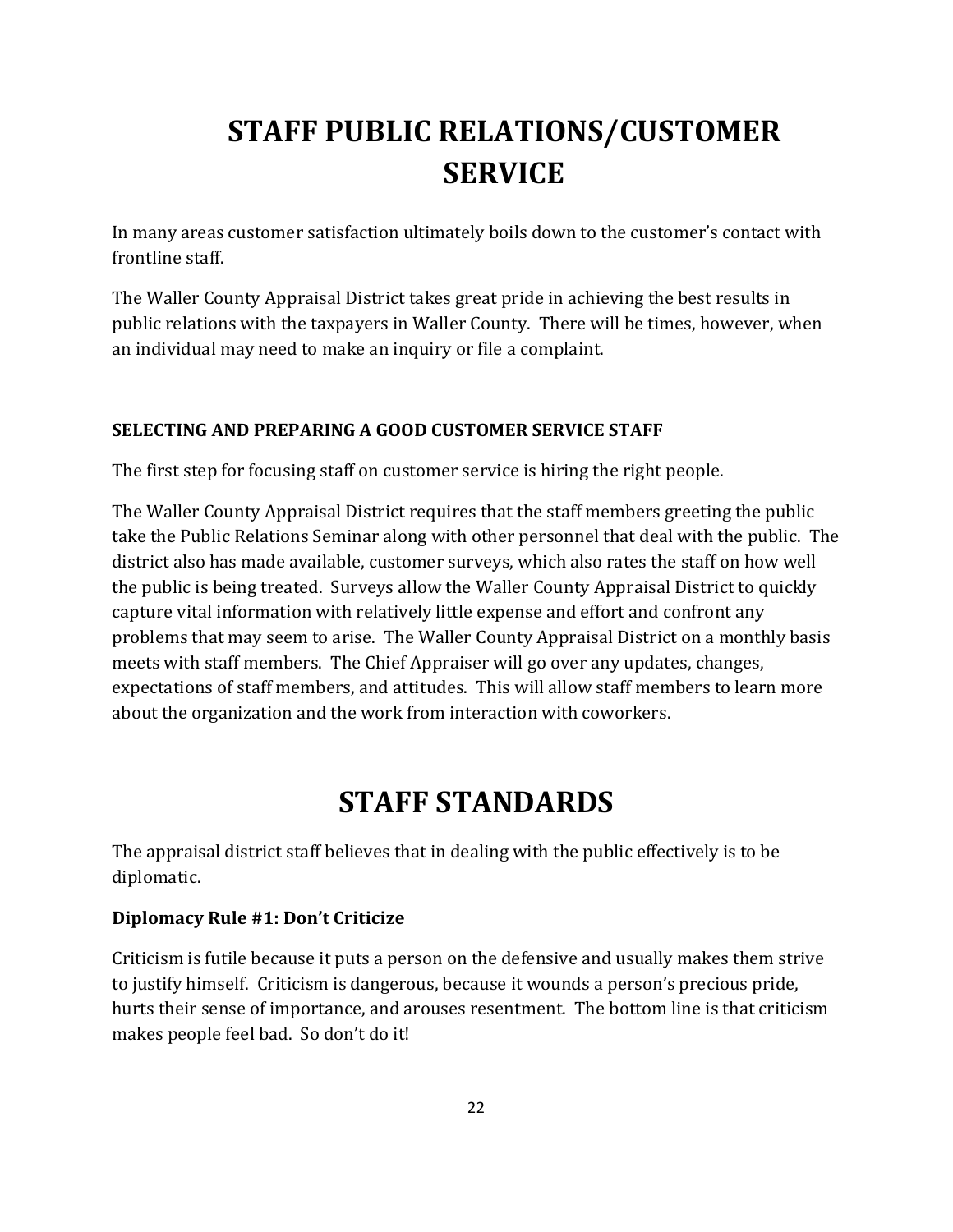The role to the Waller County Appraisal District staff is to help someone and provide strategies for overcoming problems. That is, the staff will present solutions to the problems.

### **Diplomacy Rule #2: Be Appreciative**

Appreciation should be frequent. It should be both public and within the office atmosphere. Sincere appreciation is always welcome and wanted. Appreciating someone is as simple as saying thanks.

### **Diplomacy Rule #3: See the Other Person's Point of View**

Everyone is entitled to their own, sometime, misguided opinion. Every person has a unique point of view and that it's important to try to figure out WHY they say what they say.

It turns out that if you, the staff, are able to put yourself in the shoes of the taxpayer, it will help you to gain perspective. You'll understand the entire picture just a little better. It will also help you to show genuine concern, which will make the taxpayer feel like you are making an effort to listen and understand their position. Sometimes that's what the taxpayer needs – they just need to feel they have been heard.

After the staff has listened to the taxpayers it is then that the communicator gets their message across without upsetting them. The staff is about being honest without misrepresenting the truth. This means communicating in a way that makes a person feel the interaction was respectful and positive even though they may disagree with what you have told them.

### **Tip #1: Choose Your Words Carefully**

Word choices are extremely important to perceptions. When giving feedback, avoid aggressive language like, "You have to…", "Always…," "Never…" Instead try "You might consider, "I think it might be better if…" and "It looks like." Another strategy is to give your feedback in the form of a question: "Have you thought of changing…"

It's Not What You Say, It's What People Hear.

### **Tip #2: Listen, Think, and Be Open**

The appraisal district staff should strive to not let the emotions get the best of them. If the taxpayer's viewpoint offended or angered you, it is important to take a step back, to take a moment to be as objectively as possible assess the situation and if the staff member feels like he/she needs to take a short break from the situation contact the Chief Appraiser to intercede.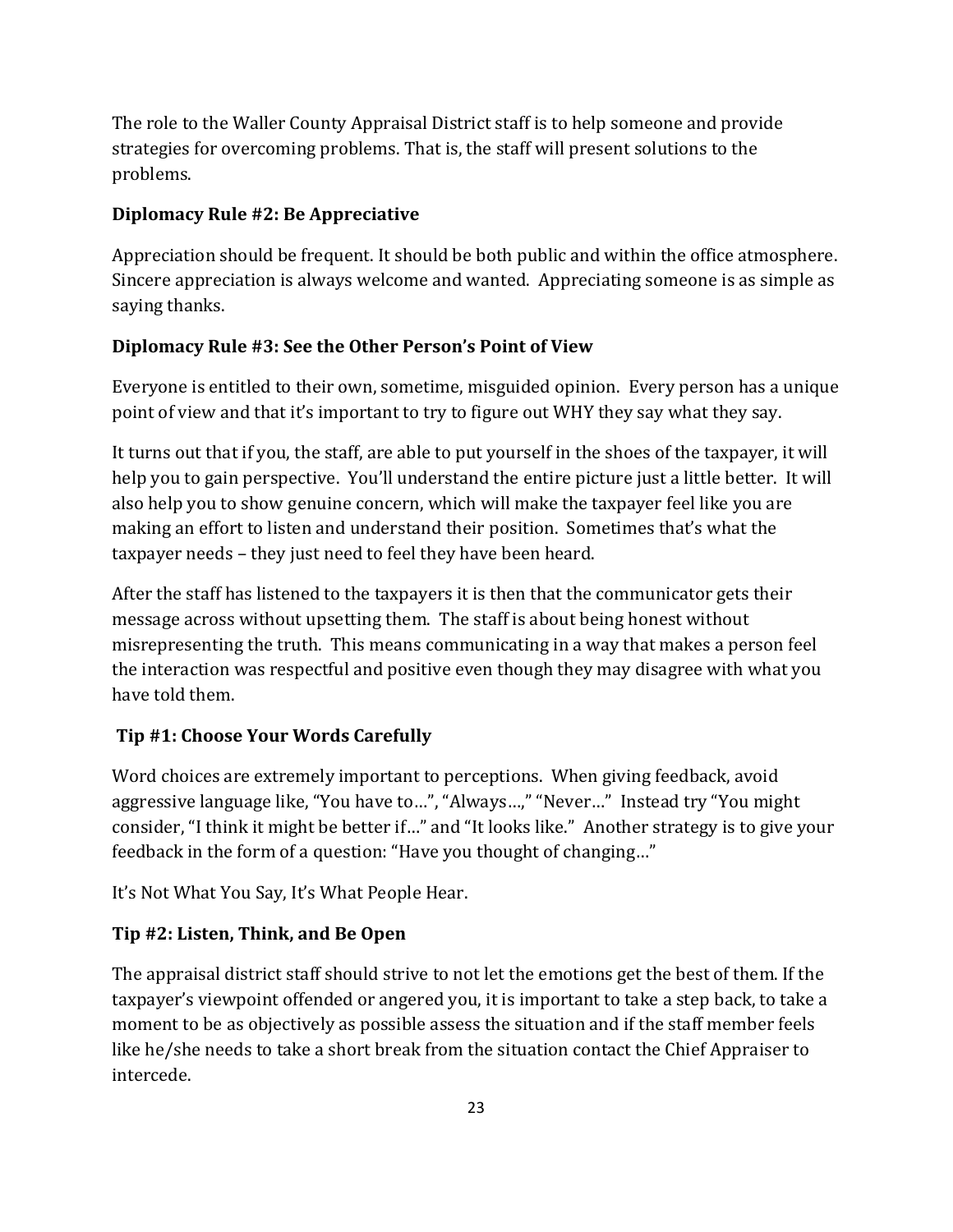### **Tip #3: Relax Your Body and Your Face**

Body language communicates a tremendous amount, so it's important to be relaxed, to be calm, and to have a conversational tone of voice. For those who have expressive faces, you'll need to practice maintaining eye contact with a neutral but pleasant facial expression. Remember to relax any parts of your body that can become tense during difficult discussions, like your hands, shoulders and brows. And finally, avoid waving your hands or pointing at someone, because this is at a minimum distracting, but could be perceived as aggressive.

The appraisal district strives to practice diplomacy wherever it goes whether it is in the office, out in the field and during Appraisal Review Board hearings.

### **Tip #4: Always treat the taxpayer as you yourself would want to be treated.**

# **Responding to Inquiries and Complaints from the Public**

There are times when an individual may make an inquiry with the Waller County Appraisal District or file a complaint.

When complaints or concerns occur, they should be resolved at the lowest possible administrative level through an informal process of cooperative agreement among the affected individuals. However, when the informal process fails to provide resolution, an individual is entitled to file a formal complaint and seek a review of any administrative decisions made by the Chief Appraiser to the Waller County Board of Directors.

### **How to proceed with the informal process**

The Waller County Appraisal District periodically distribute information in the local news papers and forms that need to be completed regarding, exemptions, special valuations, reappraisal notices etc. Staff members may be contacted for informal help with specific concerns via the phone or at the front counter. All staff members should attempt to resolve the concern as amicably and expeditiously as possible. During this informal stage no records are required to be kept. If the district prepares anything in writing, a copy is kept.

The Waller County Appraisal District has made available on its website at [www.waller](http://www.waller-cad.org/)[cad.org](http://www.waller-cad.org/) additional links, phone numbers and contact information that would be beneficial to the taxpayers in the county.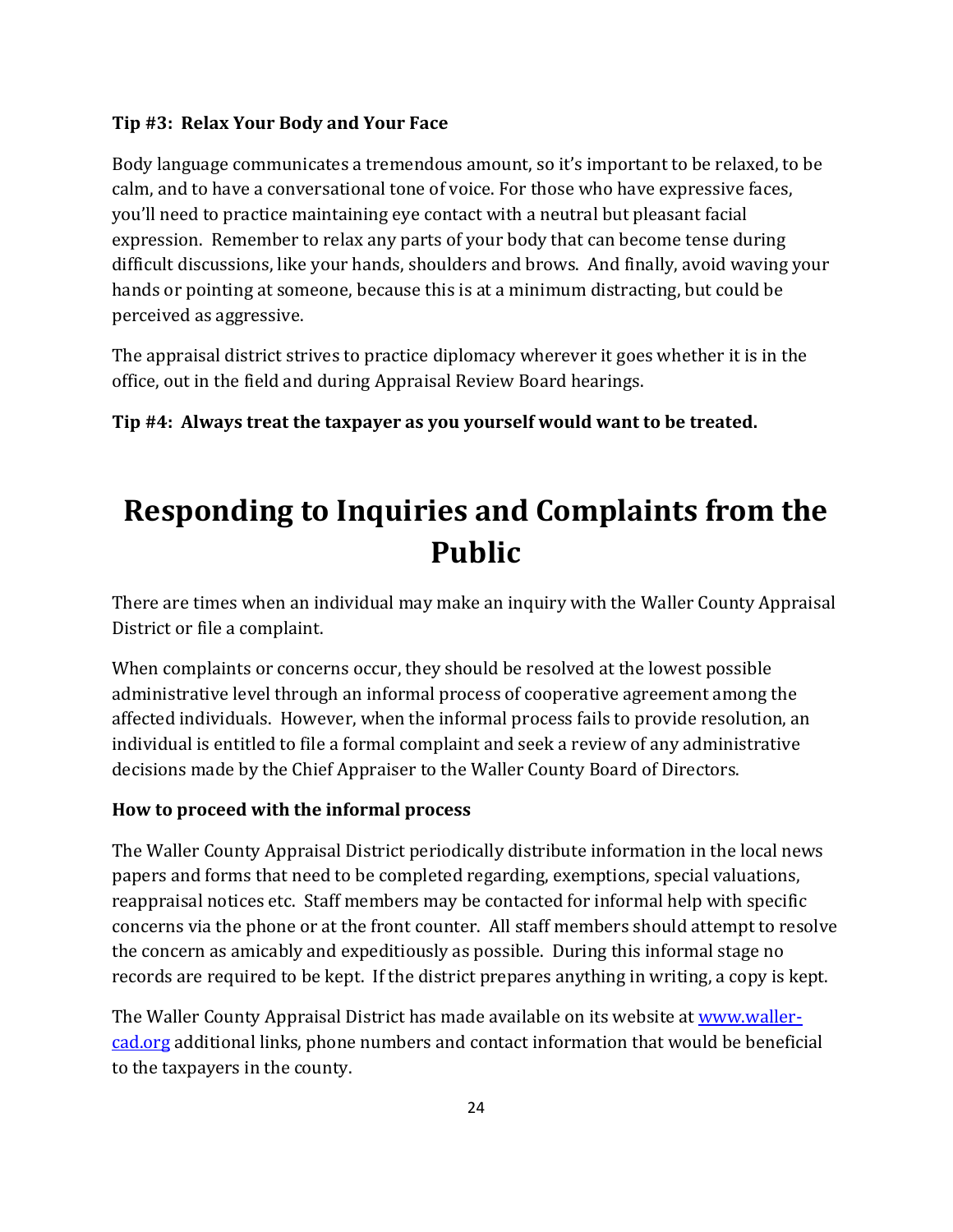#### **How to file a formal complaint**

When a concern of complaint is not resolved through the informal process, you may initiate the formal complaint process outlined below.

Correspondence shall be mailed to:

 Chairman, Board of Directors Waller County Appraisal District P O Box 887 Hempstead, Texas 77445

- (7) The complaint/grievance should be in writing, request placement on the board agenda, along with all documentation, and specify the subject matter to be considered. The request must state who will make the presentation.
- (8) The complaint/grievance should be filed within 15 days of the event or series of events of which the complaint/grievance is alleged.
- (9) The chief appraiser shall have 10 days following the receipt of the complaint to notify the individuals, delegations, or complainants of the date, time and place of the meeting.
- (10) The chief appraiser shall provide the Board with copies of the original complaint/grievance, all responses, and any written documentation previously submitted by the individuals, delegations, complainants, and the administration. The board is not required to consider documentation not previously submitted or issues not previously stated.
- (11) The board's deliberations at its meetings with respect to complaints shall occur in open session, as authorized by the Texas Open Meetings Act, Article 6252-17, Tex.Rev.Civ.Stats.
- (12) The chairman of the board of directors may set reasonable time limits. The Board shall hear the complaint/grievance and may request a response from the appraisal district. The District shall make an audio tape recording before the Board. The Board shall then make and communicate its decision orally or in writing at any time up to and including the next regularly scheduled board meeting.

**Exception:** However, if the grievance involves a complaint or charge against another District employee or Board member, it shall be heard in a closed meeting unless an open hearing is requested in writing by the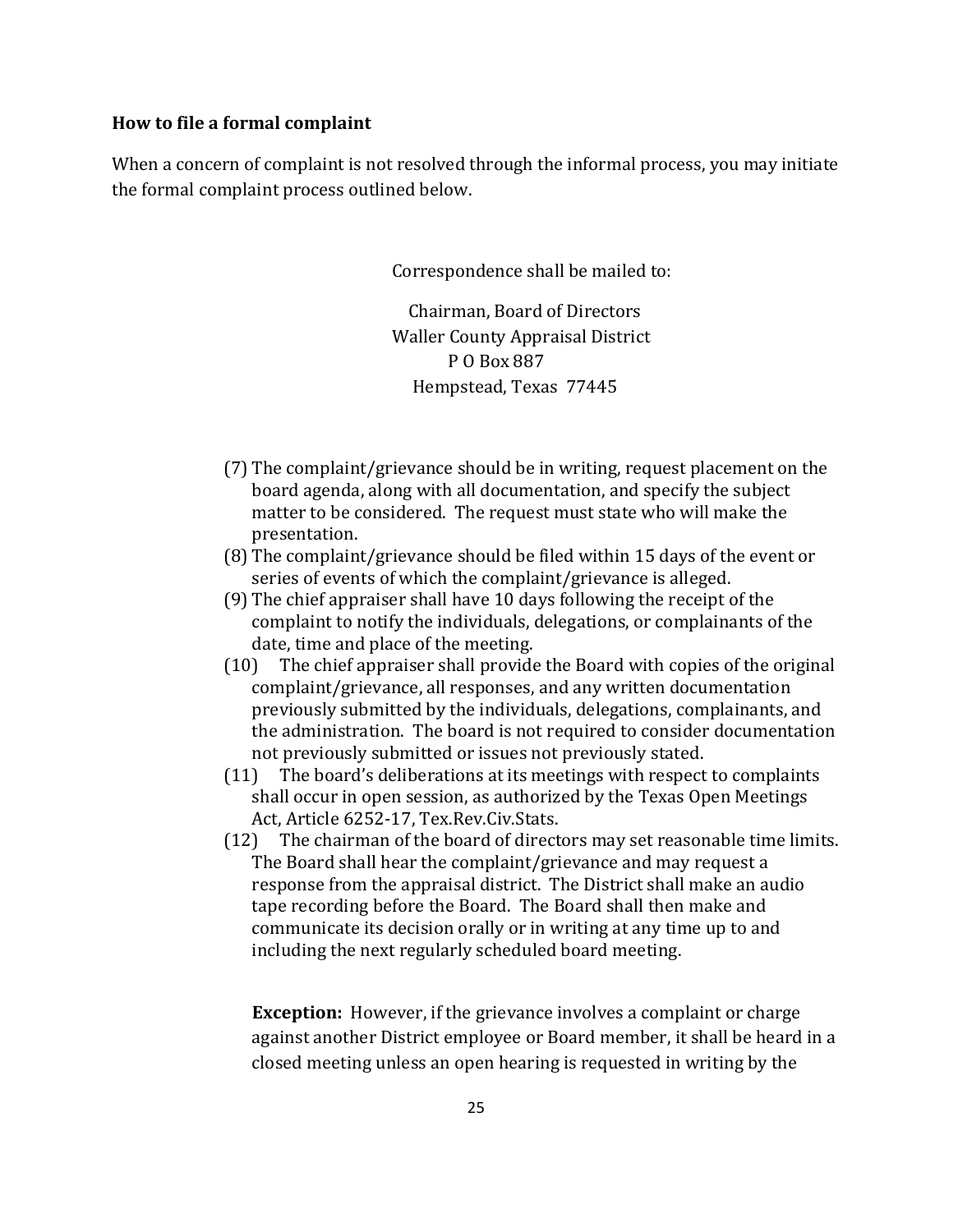employee or Board member against whom the complaint or charge is brought. The employee will have to follow the guidelines set out in the Employee Handbook adopted by the Board of Directors.

The board of directors shall make to the public and taxing jurisdictions information of public interest describing the functions of the board and procedures for filing and resolving complaints by the board.

The board of directors, at least quarterly and until final disposition of any complaint filed, shall notify the parties to the complaint the status of the complaint unless notice would jeopardize and undercover investigation.

Citizens will not be permitted to enter into discussion or debate as other agenda items are being considered by the board.

### **Open Records Request**

### **POLICY**

The Waller County Appraisal District will fully comply with the Texas Open Records Law and will respond to the public requests as soon as practicable and without unreasonable delay, in the manner described below.

### **PROCEDURES**

#### **1. Public records request procedure.**

The Director of Appraisal is responsible for coordinating public records requests made to the Waller County Appraisal District. The Director of Appraisal and other staff as appropriate in fulfilling timely requests. All formal public records requests must be submitted in writing by fax or e-mail and directed to:

Director of Appraisal Public Records Request Attn: Doyleen Fairchild P O Box 887 Hempstead, Texas 77445 Phone: 979-921-0060 extension 403 Fax: 979-921-0377 E-Mail: [doyleenf@waller-cad.org](mailto:doyleenf@waller-cad.org)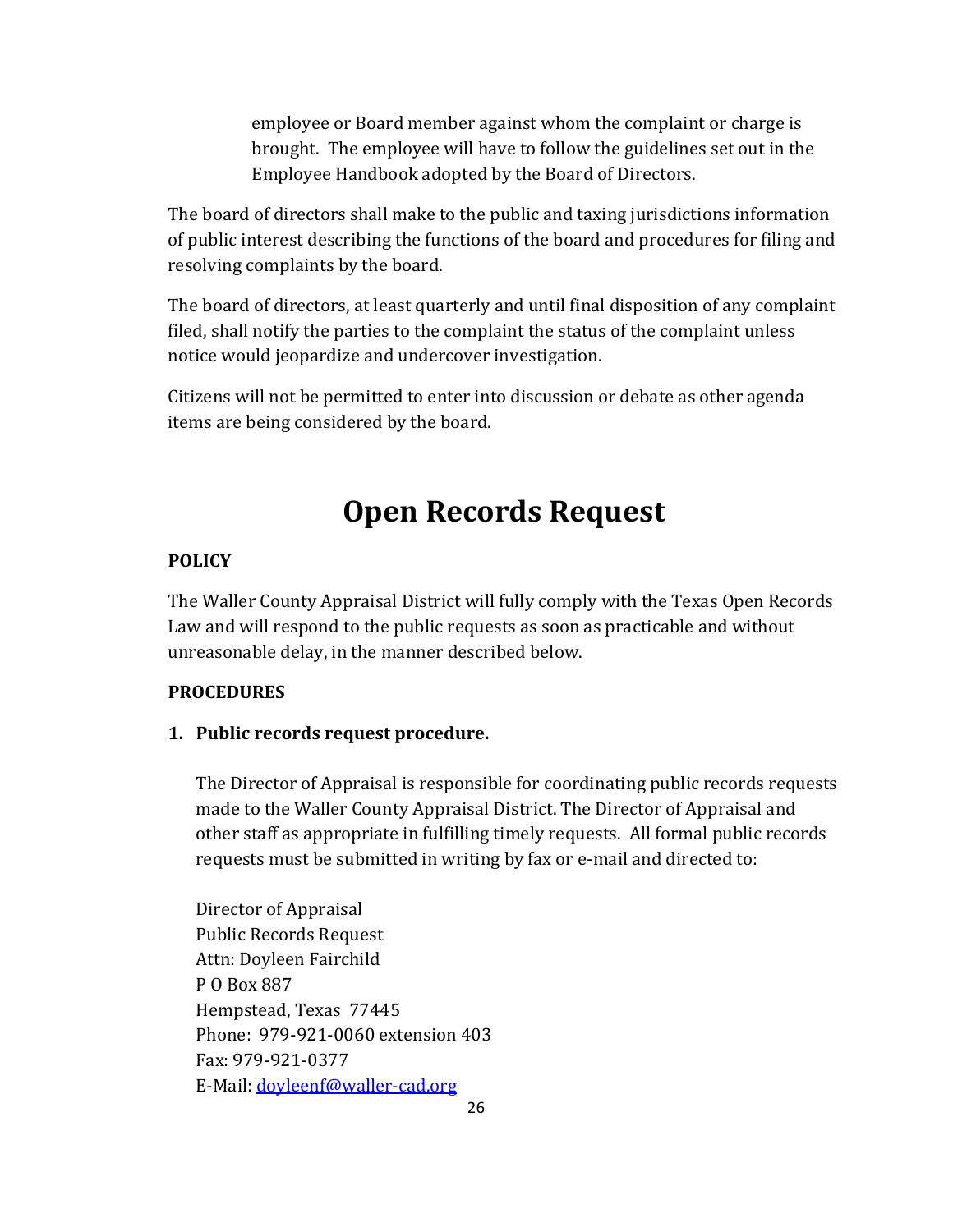### **2. Initial response to public records requests.**

After receiving a request for a public record or document, the Director of Appraisal will respond to the public records request as soon as practicable and without unreasonable delay. The district will respond with one or more of the following.

- A statement that the Waller County Appraisal District does or does not have custody of the requested documents.
- Copies of all requested public records for which the Waller County Appraisal District is exempted from disclosure.
- A statement that the Waller County Appraisal District is the custodian of some responsive records, an estimate of time in which copies will be provided or inspection will be available, and an estimate of the fees the requestor must pay.
- A statement that the Waller County Appraisal District is uncertain whether it possesses any requested records and that it will search for the requested records and respond as soon as practicable.

### **3. Clarification of public records request.**

If the Waller County Appraisal District receives an unusual request or the scope of the request is unclear, the appraisal district may request additional clarification before responding to the request.

### **4. Charging for public records request.**

The Waller County Appraisal District is allowed to recover their actual costs in fulfilling a public records request. If the estimated fee is greater than \$25, the Waller County Appraisal District will provide the requestor with written notice of the estimated amount of the fee. In such instances, the public records request coordinator will not fulfill the request until the requestor confirms in writing that the requestor wants to proceed with the request despite the estimated cost.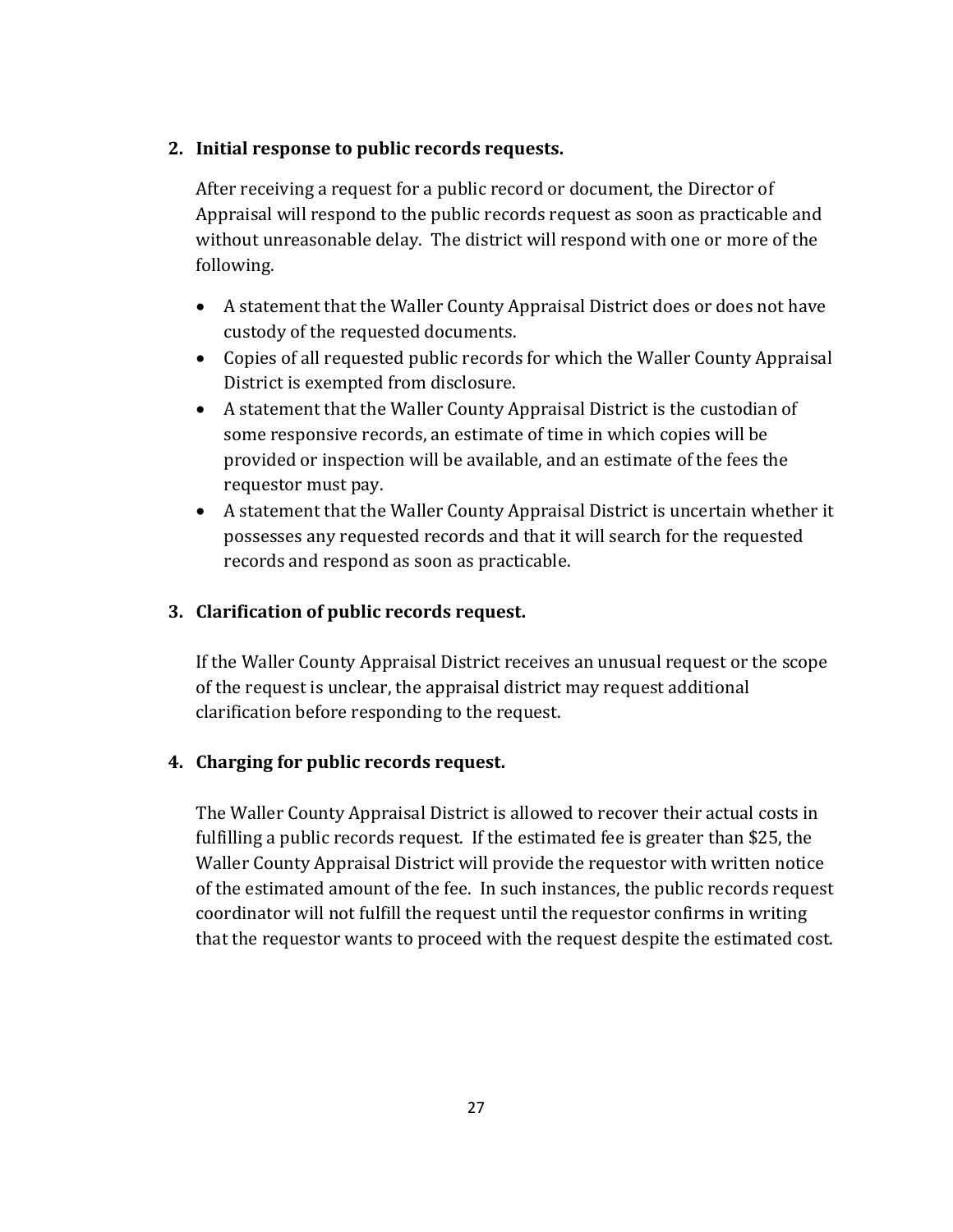### **WALLER COUNTY APPRAISAL DISTRICT**

### **OPEN RECORDS REQUEST FORM**

| Company:                               |                                                                                                                                                                                                                                                                                                                              |
|----------------------------------------|------------------------------------------------------------------------------------------------------------------------------------------------------------------------------------------------------------------------------------------------------------------------------------------------------------------------------|
| Address:                               | <u> 1989 - Johann Barn, mars ann an t-Amhair an t-Amhair ann an t-Amhair an t-Amhair an t-Amhair an t-Amhair an t-</u>                                                                                                                                                                                                       |
|                                        | the control of the control of the control of the control of the control of the control of                                                                                                                                                                                                                                    |
| Telephone:                             |                                                                                                                                                                                                                                                                                                                              |
|                                        | __Home __Mobile __________Work __Home __Mobile<br>__Work                                                                                                                                                                                                                                                                     |
|                                        | (Please provide the best telephone number(s) to reach you between the hours of<br>8:00 a.m. and 5:00 p.m. Central Time)                                                                                                                                                                                                      |
| Fax:                                   |                                                                                                                                                                                                                                                                                                                              |
| E-Mail:                                |                                                                                                                                                                                                                                                                                                                              |
| Date of Request:                       |                                                                                                                                                                                                                                                                                                                              |
| CODE Chapter 552:                      | I hereby request the following under the PUBLIC INFORMATION ACT pursuant to TEXAS GOVERNMENT                                                                                                                                                                                                                                 |
|                                        |                                                                                                                                                                                                                                                                                                                              |
|                                        | Submit this request to the Waller County Appraisal District P O Box 887, Hempstead, Texas, 77445. The fax<br>number is (979) 921-0377. The phone number is (979) 921-0060.                                                                                                                                                   |
|                                        | ---Please let us know if you wish to receive your response in a special format or media. ---                                                                                                                                                                                                                                 |
|                                        | NOTE: This form may be copied; however it should not be altered or modified from its existing content.<br>Additionally, certain items requested may be exempted from disclosure under the law and certain costs may<br>be assessed for providing copies of requested information. Please refer to rate schedule on page two. |
|                                        | THIS SECTION TO BE COMPLETED BY AUTHORIZED PERSONNEL                                                                                                                                                                                                                                                                         |
|                                        |                                                                                                                                                                                                                                                                                                                              |
| Records Available _______ Yes _____ No | (Check One)                                                                                                                                                                                                                                                                                                                  |
|                                        |                                                                                                                                                                                                                                                                                                                              |
|                                        |                                                                                                                                                                                                                                                                                                                              |